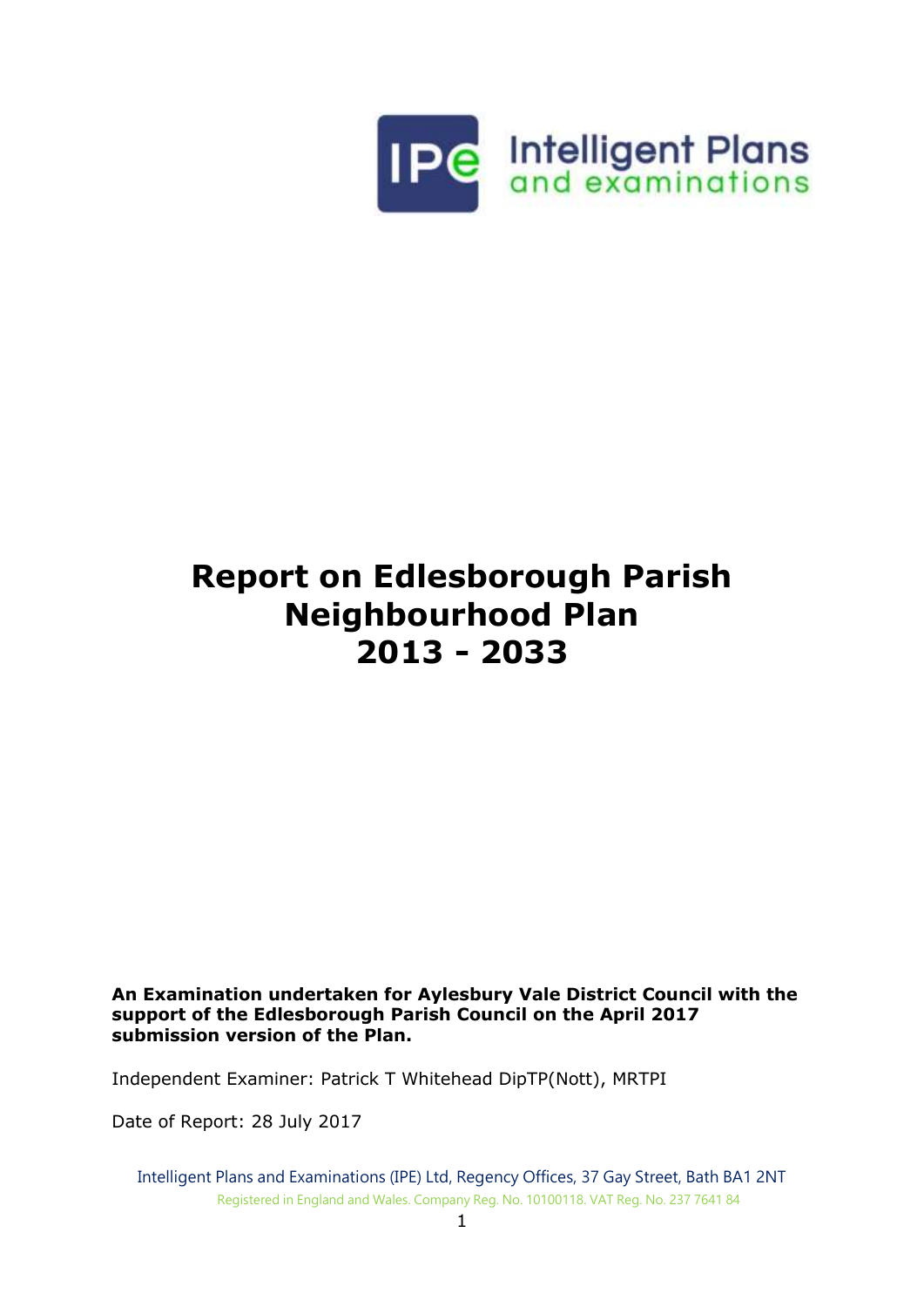| <b>Contents</b>                                                                                                                                                                                                                                                                                                                                                                    |                                                                   |
|------------------------------------------------------------------------------------------------------------------------------------------------------------------------------------------------------------------------------------------------------------------------------------------------------------------------------------------------------------------------------------|-------------------------------------------------------------------|
| <b>Main Findings</b> - Executive Summary                                                                                                                                                                                                                                                                                                                                           | Page<br>3                                                         |
| 1. Introduction and Background<br>Edlesborough Neighbourhood Plan 2013 - 2033<br>$\bullet$<br>• The Independent Examiner<br>• The Scope of the Examination<br>• The Basic Conditions                                                                                                                                                                                               | 3<br>3<br>$\overline{4}$<br>$\overline{\mathbf{4}}$<br>5          |
| 2. Approach to the Examination<br><b>Planning Policy Context</b><br>$\bullet$<br>• Submitted Documents<br>• Site Visit<br>• Written Representations or Public Hearing<br>• Modifications                                                                                                                                                                                           | 6<br>6<br>6<br>$\overline{7}$<br>$\overline{7}$<br>$\overline{7}$ |
| 3. Procedural Compliance and Human Rights<br>Qualifying Body and Neighbourhood Area<br>$\bullet$<br>• Plan Period<br>Neighbourhood Plan Preparation and Consultation<br>$\bullet$<br>• Development and Use of Land<br>• Excluded Development<br>• Human Rights                                                                                                                     | 7<br>7<br>$\overline{7}$<br>$\overline{7}$<br>8<br>8<br>9         |
| 4. Compliance with the Basic Conditions<br><b>EU Obligations</b><br>$\bullet$<br><b>Main Matters</b><br>$\bullet$<br>General Issues of Compliance of the Plan Policies<br>$\bullet$<br>Regard to National Policies and Advice<br>$\bullet$<br>Contribution to the Achievement of Sustainable<br>$\bullet$<br>Development<br>General Conformity with Strategic Policies in the<br>٠ | 9<br>9<br>11<br>11<br>11<br>12<br>12                              |
| Development Plan<br>Specific Issues of Compliance of the Plan Policies<br>٠<br>Issue 1 - Settlement Boundaries<br>$\bullet$<br>Issue 2 - Housing Policies<br>Issue 3 - Policies to Guide Commercial and<br>Economic Development and the Expansion of<br><b>Services</b>                                                                                                            | 13<br>13<br>14<br>20                                              |
| Issue 4: Policies for the Retention, Protection and<br>Enhancement of Green Spaces, Facilities and<br><b>Buildings of Local Interest</b>                                                                                                                                                                                                                                           | 21                                                                |
| <b>5. Conclusions</b><br>Summary<br>The Referendum and its Area<br>$\bullet$                                                                                                                                                                                                                                                                                                       | 23<br>23<br>23                                                    |
| <b>Appendix: Modifications</b>                                                                                                                                                                                                                                                                                                                                                     | 25                                                                |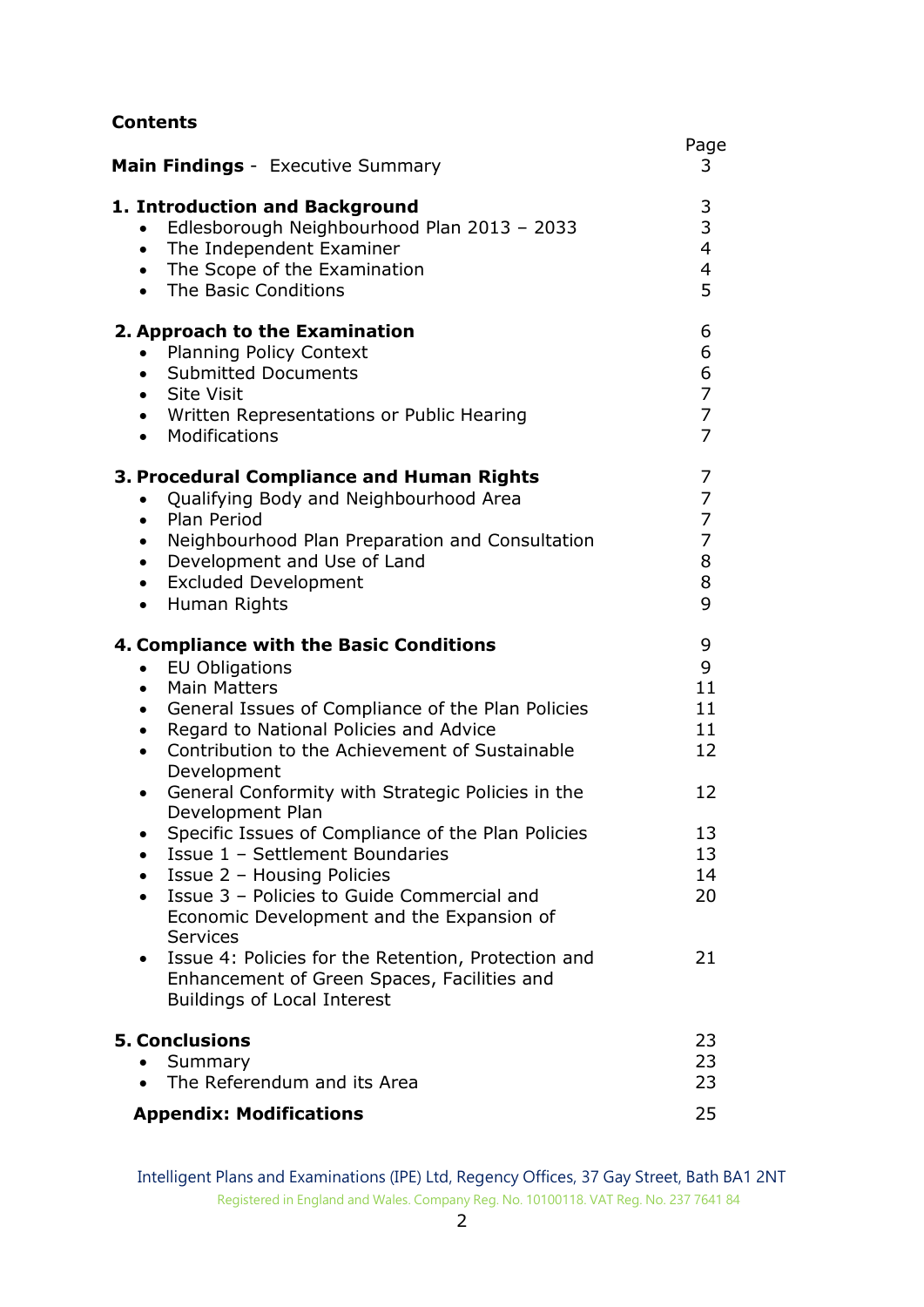# **Main Findings** - Executive Summary

From my examination of the Edlesborough Parish Neighbourhood Plan and its supporting documentation including the representations made, I have concluded that subject to the modifications set out in this report, the Plan meets the Basic Conditions.

I have also concluded that:

- The Plan has been prepared and submitted for examination by a qualifying body – the Edlesborough Parish Council;
- The Plan has been prepared for an area properly designated the Parish Council area shown in Plan A of the Neighbourhood Plan;
- The Plan specifies the period to which it is to take effect 2013 2033; and
- The policies relate to the development and use of land for a designated neighbourhood area.

I recommend that the Plan, once modified, proceeds to Referendum on the basis that it has met all the relevant legal requirements.

I have considered whether the referendum area should extend beyond the designated area to which the Plan relates and have concluded that it should not.

# **1. Introduction and Background**

*Edlesborough Parish Neighbourhood Plan 2013 - 2033*

- 1.1 Edlesborough is a rural parish situated at the foot of the Chiltern Hills approximately 14 miles north east of Aylesbury, 6 miles south east of Leighton Buzzard and 4 miles south west of Dunstable. It adjoins Bedfordshire to the north and east and Hertfordshire to the south. The Parish comprises three settlements: Northall (population 440), Dagnall (population 510) and Edlesborough, the largest with a population of 1,654. Northall and Dagnall are located on the A4146, the only main road passing through the Parish, whilst Edlesborough is to the north-eastern side of the road, although the Parish Church of St Mary the Virgin is located to the south west of the road. Part of the Parish lies within the Metropolitan Green Belt and the Chilterns Area of Outstanding Natural Beauty. Whipsnade Zoo borders the eastern edge of Dagnall.
- 1.2 The Parish Council (PC) carried out a Neighbourhood Plan Survey in 2011 following the introduction of neighbourhood planning. However, it was decided not to proceed with a neighbourhood plan at that time since very limited growth, favoured by the parishioners, was not considered appropriate by Aylesbury Vale District Council (AVDC). The Parish Council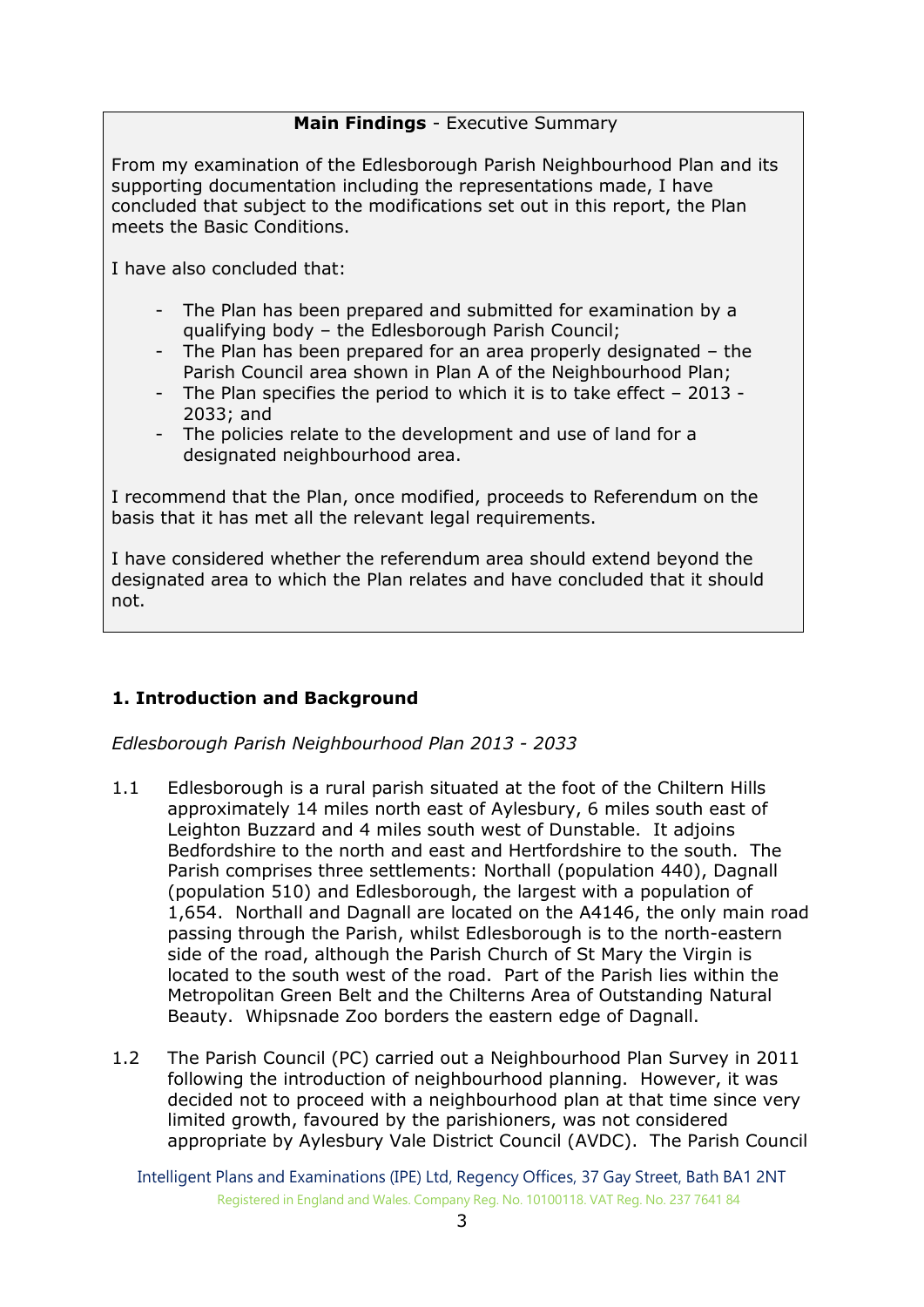revised its view during 2015, accepting the requirement for more housing in exchange for a stronger voice in the development of the village. AVDC approved the entire Parish as being in the designated neighbourhood area in November 2015.

## *The Independent Examiner*

- 1.3 As the Plan has now reached the examination stage, I have been appointed as the examiner of the Edlesborough Parish Neighbourhood Plan (the NP) by AVDC, with the agreement of the Edlesborough Parish Council.
- 1.4 I am a chartered town planner and former government Planning Inspector, with more than 20 years experience inspecting and examining development plans. I am an independent examiner, and do not have an interest in any of the land that may be affected by the draft Plan.

# *The Scope of the Examination*

1.5 As the independent examiner I am required to produce this report and recommend either:

(a) that the neighbourhood plan is submitted to a referendum without changes; or

(b) that modifications are made and that the modified neighbourhood plan is submitted to a referendum; or

(c) that the neighbourhood plan does not proceed to a referendum on the basis that it does not meet the necessary legal requirements.

- 1.6 The scope of the examination is set out in Paragraph 8(1) of Schedule 4B to the Town and Country Planning Act 1990 (as amended) ('the 1990 Act'). The examiner must consider:
	- Whether the Plan meets the Basic Conditions;
	- Whether the Plan complies with provisions under s.38A and s.38B of the Planning and Compulsory Purchase Act 2004 (as amended) ('the 2004 Act'). These are:
		- it has been prepared and submitted for examination by a qualifying body, for an area that has been properly designated by the Local Planning Authority;
		- it sets out policies in relation to the development and use of land;
		- it specifies the period during which it has effect;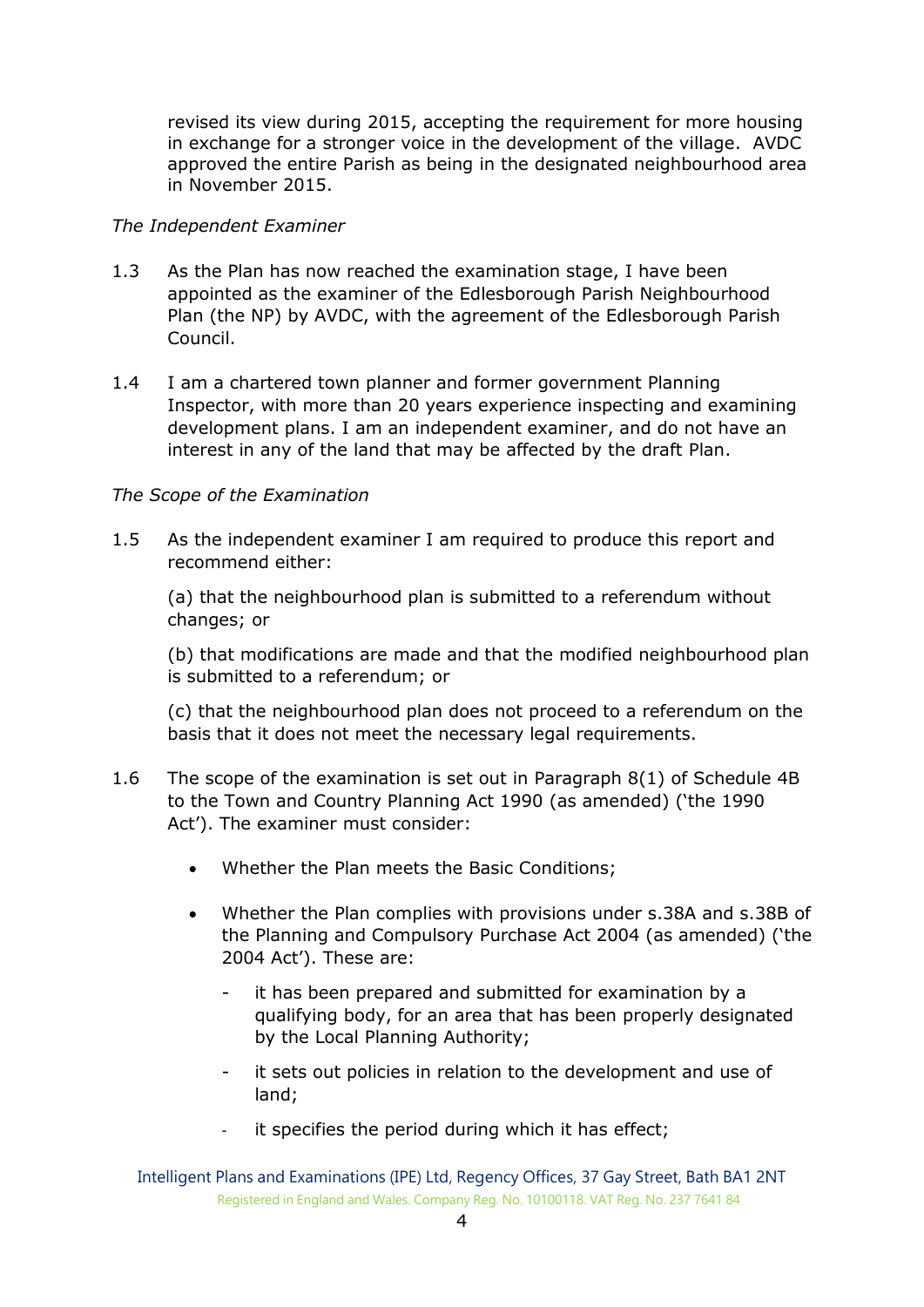- it does not include provisions and policies for 'excluded development';
- it is the only neighbourhood plan for the area and does not relate to land outside the designated neighbourhood area;
- whether the referendum boundary should be extended beyond the designated area, should the Plan proceed to referendum; and
- Such matters as prescribed in the Neighbourhood Planning (General) Regulations 2012 ('the 2012 Regulations').
- 1.7 I have considered only matters that fall within Paragraph 8(1) of Schedule 4B to the 1990 Act, with one exception. That is the requirement that the Plan is compatible with the Human Rights Convention.

# *The Basic Condition*s

- 1.8 The 'Basic Conditions' are set out in Paragraph 8(2) of Schedule 4B to the 1990 Act. In order to meet the Basic Conditions, the neighbourhood plan must:
	- Have regard to national policies and advice contained in guidance issued by the Secretary of State;
	- Contribute to the achievement of sustainable development;
	- Be in general conformity with the strategic policies of the development plan for the area;
	- Be compatible with and not breach European Union (EU) obligations; and
	- Meet prescribed conditions and comply with prescribed matters.
- 1.9 Regulation 32 of the 2012 Regulations prescribes a further Basic Condition for a neighbourhood plan. This requires that the neighbourhood plan should not be likely to have a significant effect on a European Site (as defined in the Conservation of Habitats and Species Regulations 2012) or a European Offshore Marine Site (as defined in the Offshore Marine Conservation (Natural Habitats etc.) Regulations 2007), either alone or in combination with other plans or projects.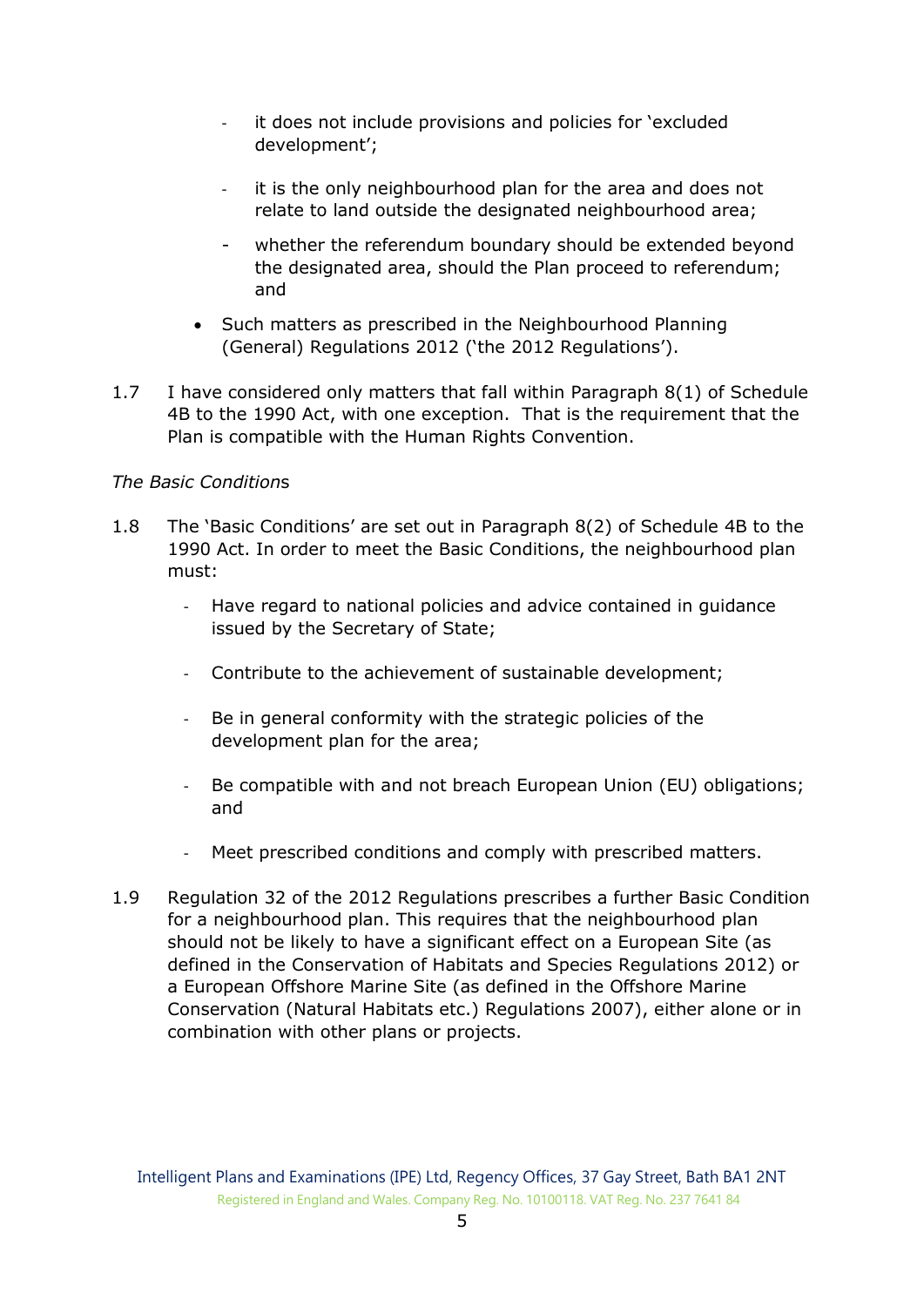# **2. Approach to the Examination**

# *Planning Policy Context*

- 2.1 The Development Plan for this part of AVDC, not including documents relating to excluded minerals and waste development, is the adopted Aylesbury Vale District Local Plan (AVDLP) 2004. The saved policies from this Local Plan provide the relevant strategic policy background for assessing general conformity, although it is now considerably dated as the plan period was to 2011. The AVDLP will be replaced by the Vale of Aylesbury Local Plan (VALP) a draft of which was published for consultation in July 2016. The latest timetable for submission of the VALP for examination is January 2018. Depending on the progress of the examination, adoption could potentially take place later in 2018. The VALP will set the spatial and growth strategy for the District for the plan period 2013 – 2033.
- 2.2 The planning policy for England is set out principally in the National Planning Policy Framework (NPPF). The Planning Practice Guidance (PPG) offers guidance on how this policy should be implemented. PPG makes clear that whilst a draft neighbourhood plan is not tested against the policies in an emerging Local Plan, the reasoning and evidence informing the Local Plan process is likely to be relevant to the consideration of the Basic Conditions against which a neighbourhood plan is tested. It cites, as an example, that up-to-date housing needs evidence is relevant to the question of whether a housing supply policy in a neighbourhood plan contributes to the achievement of sustainable development<sup>1</sup>. Paragraph 184 of the NPPF also provides, "*The ambition of the neighbourhood should be aligned with the strategic needs and priorities of the wider area*". On this basis, I make reference to the emerging Local Plan in this report.

# *Submitted Documents*

- 2.3 I have considered all policy, quidance and other reference documents I consider relevant to the examination, including those submitted which comprise:
	- the draft Edlesborough Parish Neighbourhood Plan 2013 -2033, April 2017;
	- Plan A of the Plan which identifies the area to which the proposed neighbourhood development plan relates;
	- the Consultation Statement, April 2017;
	- the Basic Conditions Statement, March 2017;
	- all the representations that have been made in accordance with the Regulation 16 consultation;
	- the Sustainability Appraisal/Strategic Environmental Assessment (SEA) prepared by Edlesborough Parish Council;
	- the Site Assessments Report 2017; and

-

<sup>1</sup> PPG Reference ID: 41-009-20160211.

Intelligent Plans and Examinations (IPE) Ltd, Regency Offices, 37 Gay Street, Bath BA1 2NT Registered in England and Wales. Company Reg. No. 10100118. VAT Reg. No. 237 7641 84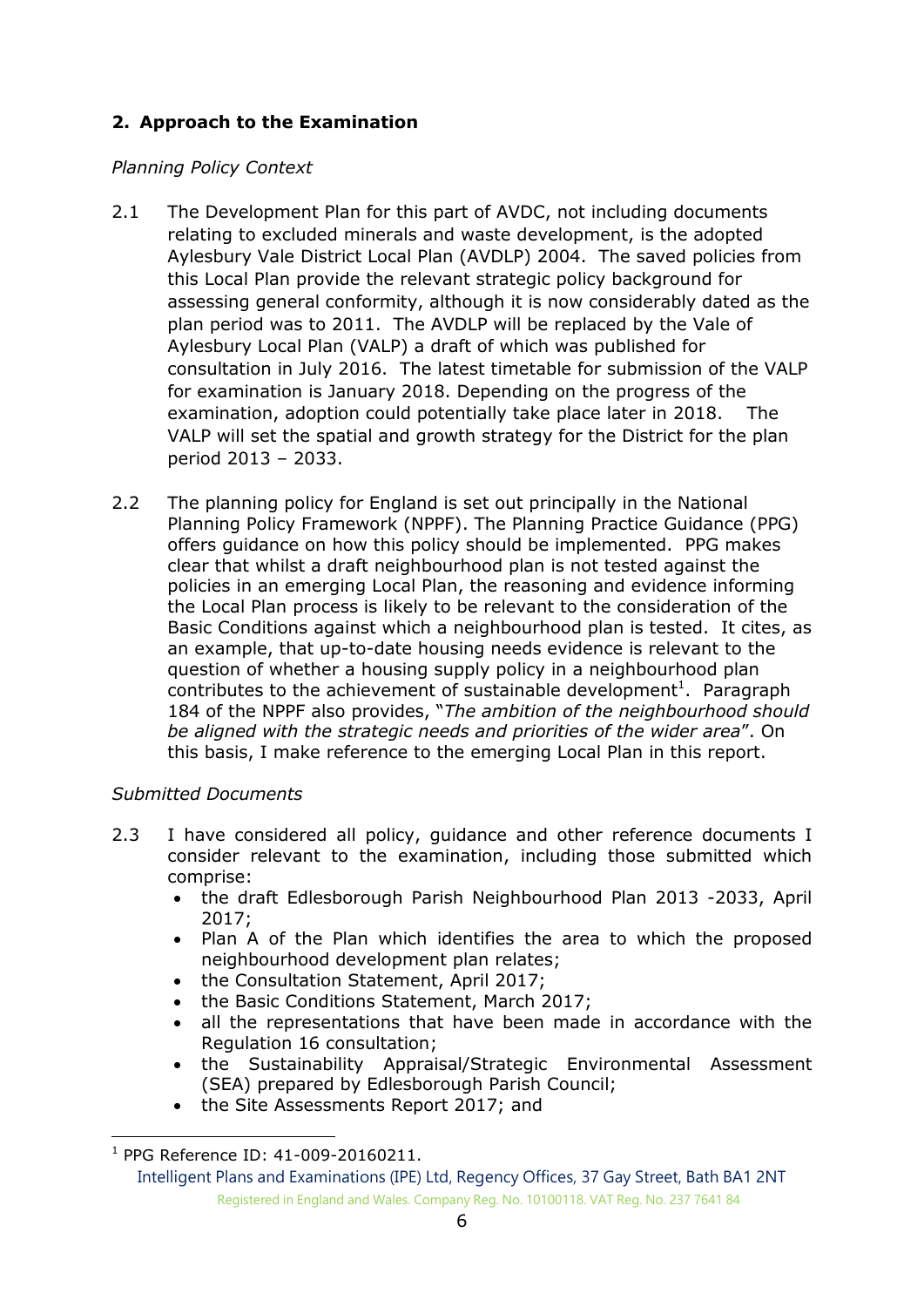• the Local Green Space Report 2017.

# *Site Visit*

2.4 I made an unaccompanied site visit to the neighbourhood area on 19 June 2017 to familiarise myself with it, and visit relevant sites and areas referenced in the Plan and evidential documents.

# *Written Representations or Public Hearing*

2.5 This examination has been dealt with by written representations. There were no requests to be heard and I considered hearing sessions to be unnecessary as the consultation responses clearly articulated the objections to the Plan, and presented arguments for and against the Plan's suitability to proceed to a referendum.

# *Modifications*

2.6 Where necessary, I have recommended modifications to the Plan (**PMs**) in this report in order that it meets the Basic Conditions and other legal requirements. For ease of reference, I have listed these modifications separately in the Appendix.

# **3. Procedural Compliance and Human Rights**

#### *Qualifying Body and Neighbourhood Area*

- 3.1 The Edlesborough Parish Neighbourhood Plan has been prepared and submitted for examination by Edlesborough Parish Council which is a qualifying body. The neighbourhood area covering the whole of the Parish of Edlesborough was designated by AVDC on 2 November 2015.
- 3.2 It is the only neighbourhood plan for Edlesborough, and does not relate to land outside the designated neighbourhood area.

#### *Plan Period*

3.3 The Plan specifies clearly the period to which it is to take effect, which is from 2013 to 2033.

#### *Neighbourhood Plan Preparation and Consultation*

3.4 Following the earlier decision not to proceed with a neighbourhood plan, the view of the PC changed during 2015 as the process became clearer. There was also recognition of the need to accept more housing in exchange for the village having a strong voice in its development. The decision to make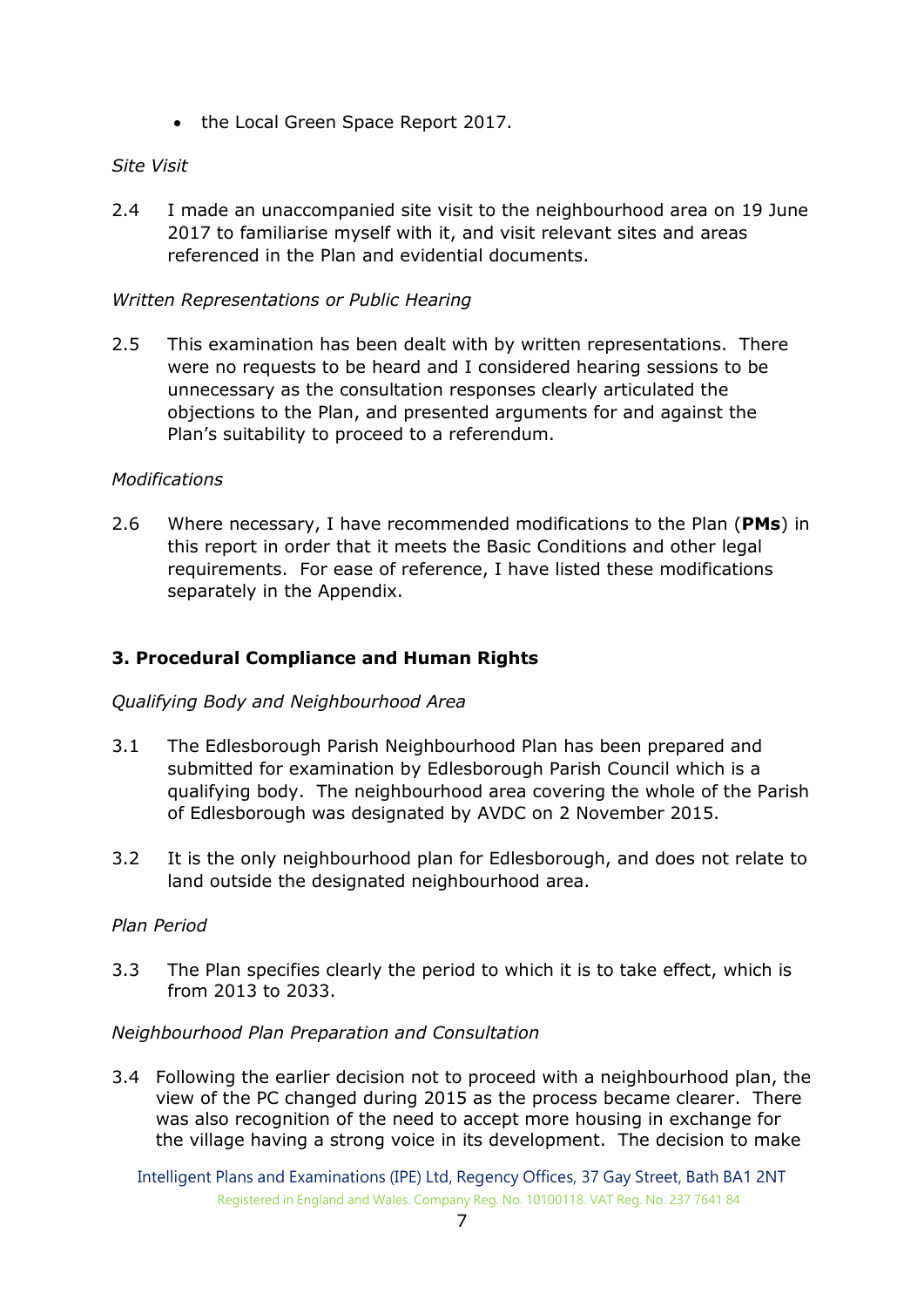a formal approach was taken in July 2015 and the Consultation Statement indicates that an application was made to ADVC on  $1<sup>st</sup>$  September 2015 for the PC, as the qualifying body, to prepare a plan for the entire parish to be designated as the neighbourhood area.

- 3.5 For the initial stages a Core Group was formed with all discussions and decisions taking place at monthly PC meetings. The Core Group also met with consultants, rCOH, for assistance with scoping and timetabling, following which the consultants held a workshop with Parish Councillors during January 2016. Publicity was undertaken through an article in the local FOCUS magazine (reproduced as Appendix 4.2 in the Consultation Statement) which also carried reports of monthly PC meetings and separate articles on the NP.
- 3.6 Two major events were organised prior to publication of the Pre-Submission Plan. The first major event was to establish local residents' views and recruit volunteers to the Steering Group and individual task groups. Information was shared – for example, ADVC's Housing and Economic Land Availability Assessment (HELAA) - and 160 questionnaires were completed, asking for views, comments and concerns. The second major event was held in July 2016 to consult on such matters as the Vision and Objectives, Policies, Sites and Options. Three separate public meetings were held and a total of 220 questionnaires were returned. Throughout the process the Core Group engaged with AVDC Forward Planning representatives.
- 3.7 The Regulation 14 Pre-Submission Consultation took place between 7 December 2016 and 27 January 2017 with feedback leading to revisions to the Plan. A third major event took place during this period with a leaflet summarising the key elements of the Plan delivered to every household, and five public meetings were held during January. Amendments were made to the Plan as a consequence of the consultation, mostly of a minor nature although one or two were significant. The Plan was submitted to AVDC in April 2017 and the Regulation 16 Consultation lasted for a 6 week period, closing in May, producing 130 responses, the majority in support of the Plan but 19 were objections to policies within the Plan. I take account of the responses in my assessment of the Plan. I confirm that the consultation process has met the legal requirements for procedural compliance on neighbourhood plans and has had regard to the advice on plan preparation in the PPG.

#### *Development and Use of Land*

3.8 The Plan sets out policies in relation to the development and use of land in accordance with s.38A of the 2004 Act.

#### *Excluded Development*

3.9 The Plan does not include provisions and policies for 'excluded development'.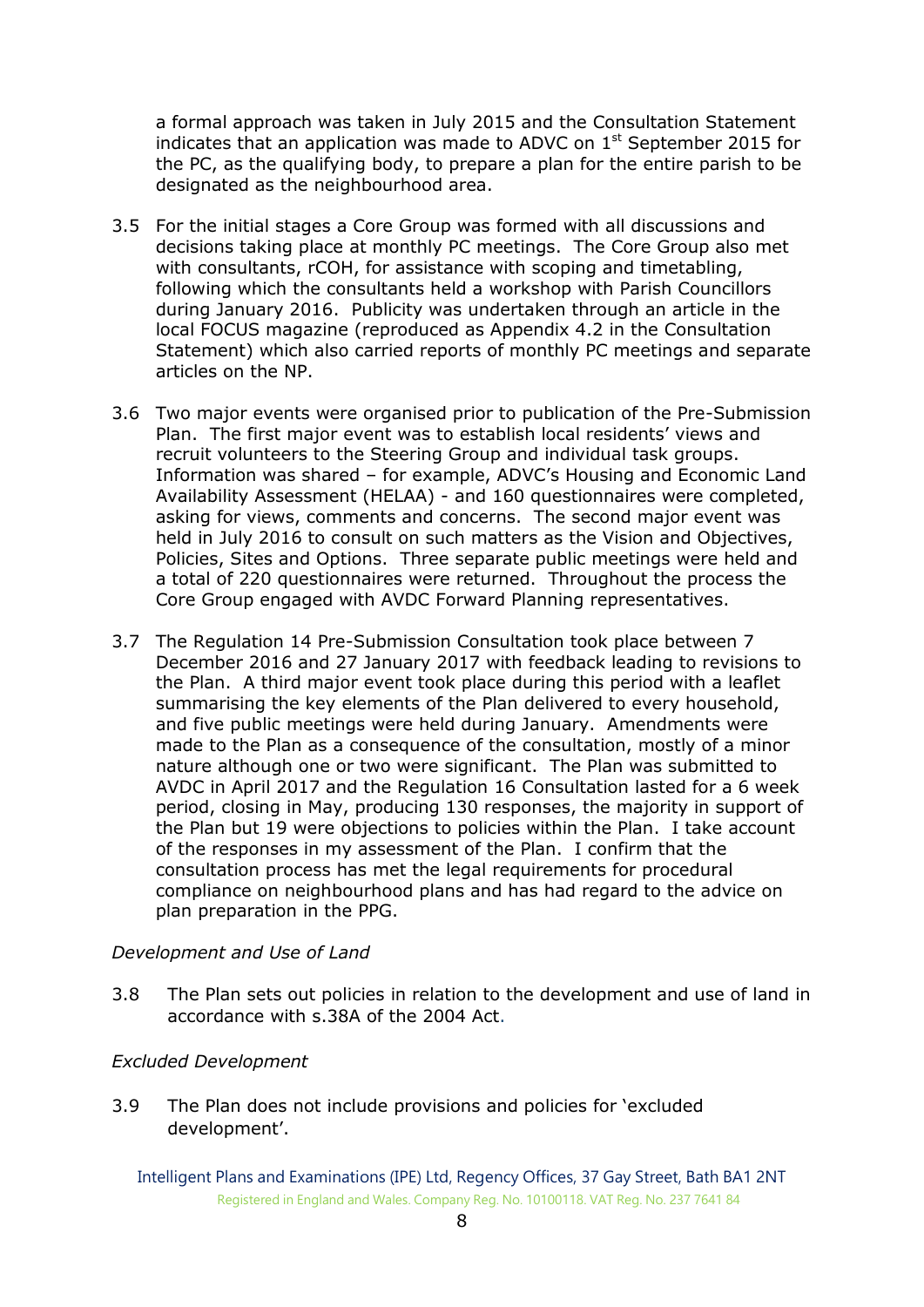# *Human Rights*

3.10 Section 6.2 of the Basic Conditions Statement states that the Neighbourhood Plan has had regard to the fundamental rights and freedoms guaranteed under the European Convention of Human Rights and complies with the Human Rights Act 1998. Those commenting on the Plan have not alleged that the Plan breaches Human Rights and from my independent assessment I see no reason to disagree.

# **4. Compliance with the Basic Conditions**

#### *EU Obligations*

-

- 4.1 The neighbourhood plan was screened for SEA by AVDC which concluded that as the policies had some potential for significant environmental effects that it was necessary to undertake SEA.
- 4.2 The screening opinion does not detail the potential effects of the NP policies but indicates they may be *"..beyond those expected by 'strategic' district-wide policies of the Local Plan, although the magnitude and location of these effects is difficult to ascertain at this stage of the plan making process"<sup>2</sup>* . The PC chose to meet the requirement for SEA by preparing a SA incorporating the SEA ('the SA/SEA') obligation under the Environmental Assessment of Plans & Programmes Regulations 2004. The report is based on a Scoping Report agreed with AVDC and statutory bodies and they have made no adverse comments in respect of the SA/SEA.
- 4.3 However, there has been criticism of the SA/SEA which, it is argued, is analogous to the situation at nearby Haddenham, the NP for which was subject to a High Court order<sup>3</sup>, 7 March 2016, quashing the Housing and Development chapter. The focus of the challenge related to the consequences of specific errors in scoring individual sites but, as AVDC chose not to contest the claim, firm conclusions cannot be drawn on its outcome. Reference has also been made to the High Court judgement in relation to the Henfield Neighbourhood Plan<sup>4</sup>. In this context, reading Mrs Justice Patterson's judgement, I note paragraph 100 points to the undertaking of environmental assessment and consideration of

<sup>&</sup>lt;sup>2</sup> Final Sustainability Appraisal/Strategic Environmental Assessment Report, Appendix A, para 5.1.

 $3$  R. (Lightwood Strategic Limited) v. Aylesbury Vale District Council and Haddenham Parish Council.

<sup>&</sup>lt;sup>4</sup> R. (Stonegate Homes Limited and another) v. Horsham District Council and Henfield Parish Council [2016] EWHC 2512 (Admin).

Intelligent Plans and Examinations (IPE) Ltd, Regency Offices, 37 Gay Street, Bath BA1 2NT Registered in England and Wales. Company Reg. No. 10100118. VAT Reg. No. 237 7641 84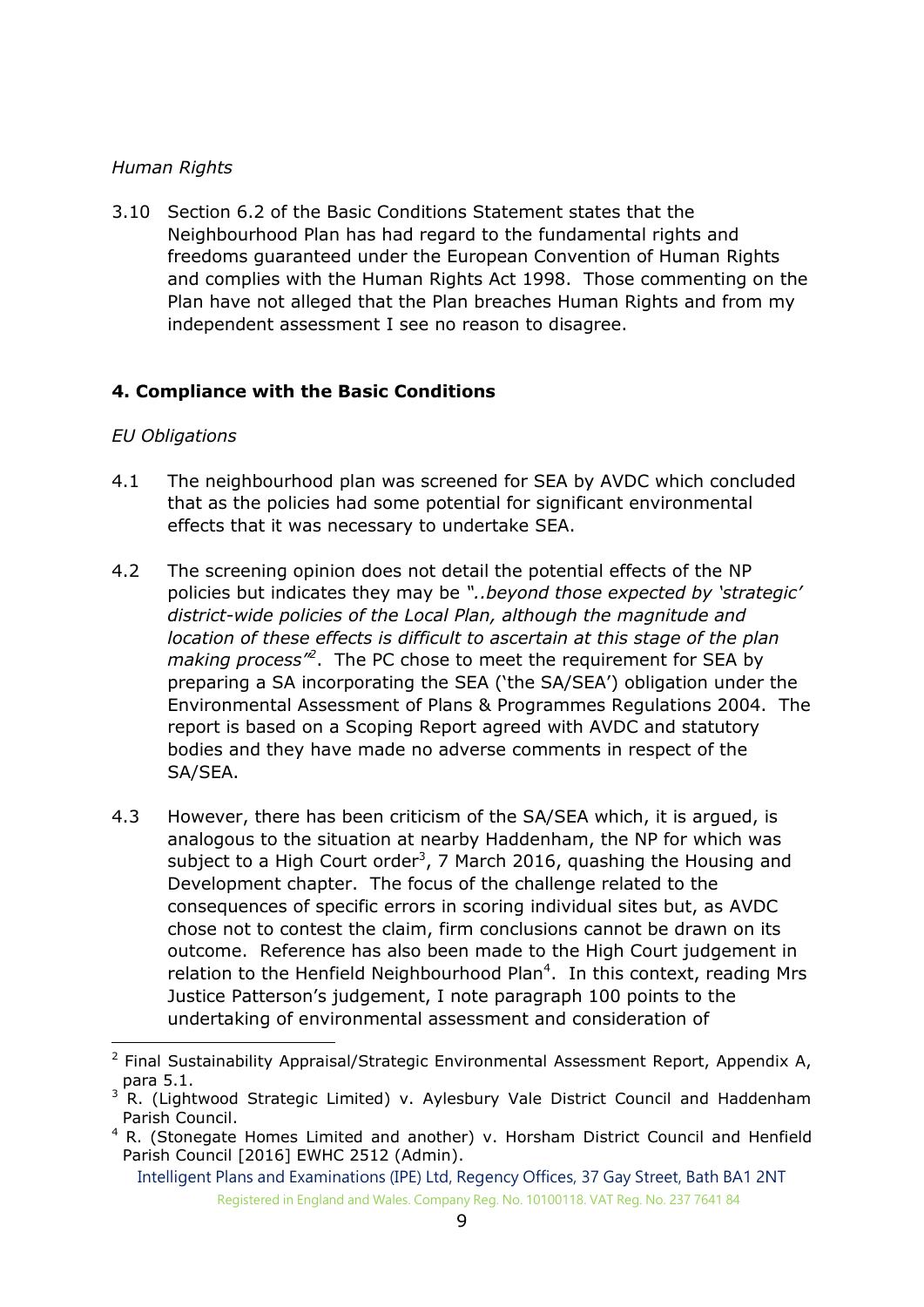alternatives, when settlement boundaries are drawn up. The SA/SEA has assessed alternatives to the extent of either having or not having a settlement boundary policy option, or by considering alternative allocations, including those promoted by land owners or prospective developers. The environmental impacts of the proposed allocations have been tested through the SA/SEA, and in doing so inherently considered their potential impact in terms of a concomitant settlement boundary, so it does not seem to me to be entirely irrational or unreasonable to conclude that this is to a largely similar end. This coupled with the measure of proportionality advocated in the PPG, stating that SEA "*does not need to be done in any more detail, or using more resources, than is considered to be appropriate for the content and level of detail in the neighbourhood plan*" points to consideration of reasonable alternatives within the specific context of this Plan.

- 4.4 So far as the adequacy of the SA/SEA is concerned there is no requirement for a NP to have a sustainability appraisal as set out in Section 19 of the Planning and Compulsory Purchase Act 2004, although the qualifying body must demonstrate how its plan will contribute to achieving sustainable development. The methodology of the SA/SEA process is outlined in the Final Report (April 2017) Section 2. I am satisfied that the methodology has assessed the Neighbourhood Plan Strategic Objectives and the Plan Policies against SEA objectives in an appropriate manner, proportionate to the scope of the Plan and the scale and nature of its policies.
- 4.5 The criticisms have suggested that reliance on a 'tick-box' exercise is contrary to best practice and that the SA/SEA fails to give adequate reasons for selecting the preferred option. However, the allocated sites and alternatives derived from the AVDC's Housing and Economic Land Availability Assessment (HELAA) Report V3, produced to inform the draft VALP (May 2016), were also given detailed consideration in the Site Assessments Report. As a consequence, I consider the alternatives have been given proper consideration using an appropriate level of information and reasoning.
- 4.6 Overall, I am content that the SA/SEA is robust and comprehensive, giving a proportionate level of assessment of the environmental effects of the policies and proposals in the Submission Plan.
- 4.7 The Edlesborough Parish Neighbourhood Plan was further screened for Habitats Regulations Assessment (HRA), which also was not triggered. The NPA is not in close proximity to a European designated nature site. Natural England had no objections to the Plan and from my independent assessment of this matter I have no reason to conclude that HRA should have been undertaken.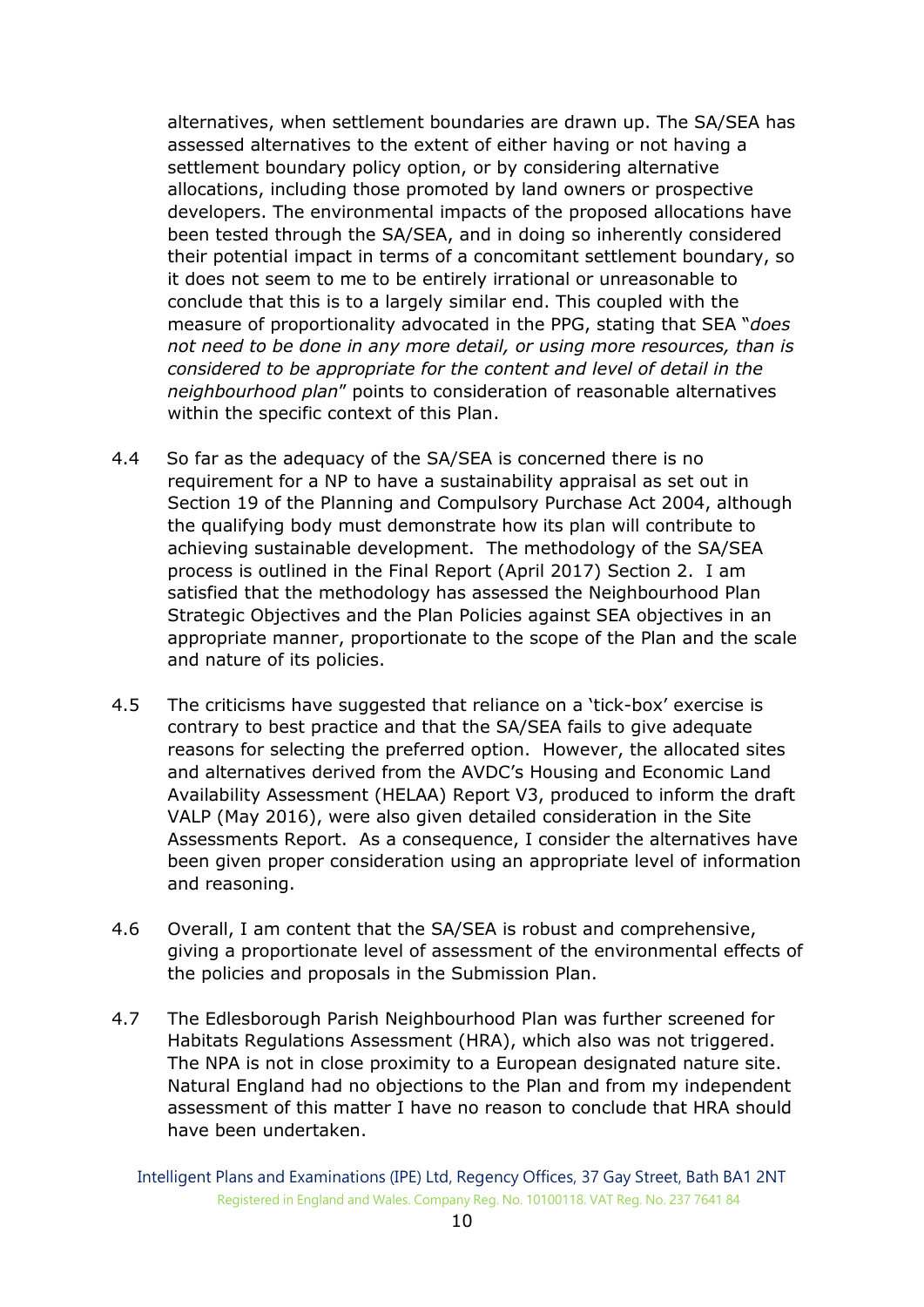#### *Main Matters*

- 4.8 I have approached the assessment of compliance with the Basic Conditions of the Edlesborough Parish Neighbourhood Plan as two main matters:
	- General issues of compliance of the Plan, as a whole; and
	- Specific issues of compliance of the Plan policies.

#### General Issues of Compliance of the Plan

#### *Regard to National Policies and Advice*

- 4.9 In broad terms, the Plan provides land-use policies focussing on a relatively small number of key development issues in the area. These include the identification of Settlement Boundaries for Edlesborough and Northall (EP1 and 8); the designation of sites for residential development (EP2, 3 4 and 9) and guidance for housing mix and design (EP13); guidance for commercial and retail development (EP5), economic development (EP6) and the expansion of local services (EP7); and policies designed to retain, protect, and potentially enhance local green spaces (EP10), community facilities (EP11)and buildings of local interest (EP12).
- 4.10 The Plan sets out the planning policy context within which it has been developed, identifying the relevant parts of the NPPF to which it has had particular regard (paragraph 3.3). Provision is made for an adequate supply of housing and support is provided for a prosperous local economy. The Plan also seeks to support local facilities and services, making provision for expansion and improvement to meet future needs. It focuses on a relatively small number of policies in order to avoid repeating national and local planning policies.
- 4.11 The NP does not contain specific policies relating to the village of Dagnall. This is in line with the NP's declaration to avoid repeating national and local planning policies. The reasoning here is that the village and surrounding area is contained within the Metropolitan Green Belt and the Chilterns Area of Outstanding Natural Beauty (AONB) and so is subject to the strict policy limitations regarding development. These include saved Policy RA6 in AVDLP and Policies S4 (Green Belt) and NE4 (Chilterns AONB) in the submission VALP, together with national policy and advice in the NPPF, Sections 9 (Green Belt) and 11(AONBs).
- 4.12 The NP also includes proposals for improvements to infrastructure to be prioritised for investment using finance from Section 106 agreements and

Intelligent Plans and Examinations (IPE) Ltd, Regency Offices, 37 Gay Street, Bath BA1 2NT Registered in England and Wales. Company Reg. No. 10100118. VAT Reg. No. 237 7641 84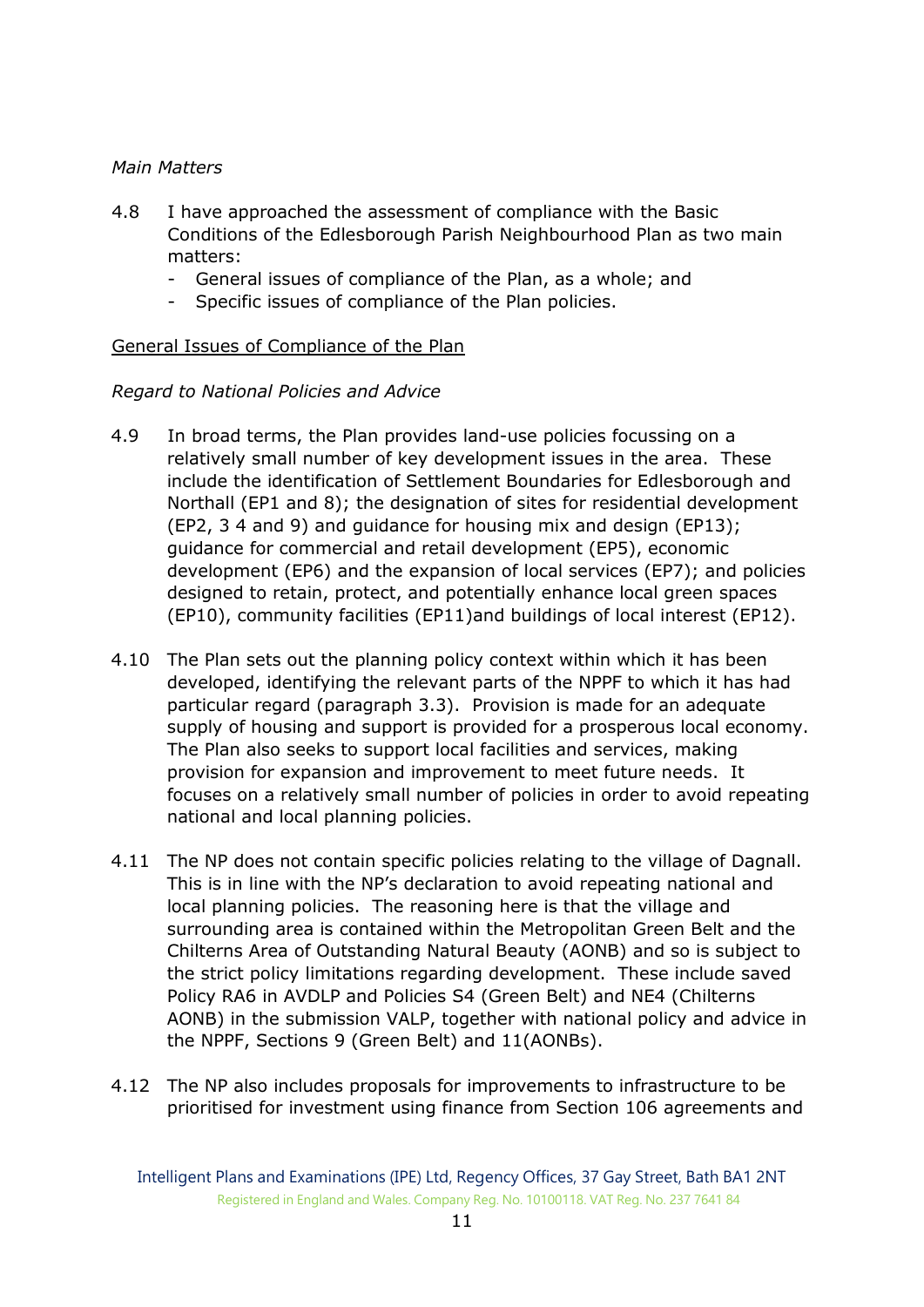from future Community Infrastructure Levy. In accordance with PPG advice<sup>5</sup> these proposals are identified separately as non-land use matters.

4.13 In all of these matters, subject to the detailed comments and modifications I recommend in relation to individual policies and proposals, I am satisfied that the Plan has had regard to national policies and advice to meet the Basic Conditions.

# *Contribution to the Achievement of Sustainable Development*

- 4.14 There is an underlying conflict between the expressed wishes of residents, exemplified in survey results tabulated on p19 of the Plan, showing little or no appetite for more development in the Parish, and national planning policy in the NPPF which indicates a presumption in favour of sustainable development and a requirement for local planning authorities to "*boost significantly the supply of housing*" (paragraph 47). However, the PC has shown determination to make allocations to fully meet the residual housing requirement in line with the emerging VALP and, in addition, make a reserve allocation to meet the eventuality of an increased housing need.
- 4.15 The Plan has sought to identify the most sustainable locations for new housing which will support community facilities and services. It also seeks to support and aid the growth of employment opportunities through the expansion of local enterprises. Subject to the detailed comments I make below about individual policies I am satisfied that the Plan makes a contribution to the achievement of the economic, social and environmental aspects of sustainable development.

# *General Conformity with Strategic Policies in the Development Plan*

- 4.16 As I have already stated (paragraph 2.1) the saved policies from the AVDLP provide the relevant strategic policy background for assessing general conformity, although it is now considerably dated as the plan period was to 2011. The NP clearly states the particular policies considered to be most relevant (paragraph 3.5).
- 4.17 The adopted Plan will, in due course, be replaced by the VALP, currently in draft form with its submission for examination anticipated, as previously noted in early 2018. There is no statutory requirement for the NP to be in general conformity with the emerging Plan but the NP identifies the most relevant strategic policies in the draft VALP at paragraph 3.7. There has also been close continued collaboration with AVDC as advocated by PPG advice $<sup>6</sup>$  with the Local Planning Authority (LPA) working closely with the</sup>

<sup>-</sup>5 PPG Reference ID: 41-004-20140306.

<sup>6</sup> PPG Reference ID: 41-009-20160211.

Intelligent Plans and Examinations (IPE) Ltd, Regency Offices, 37 Gay Street, Bath BA1 2NT Registered in England and Wales. Company Reg. No. 10100118. VAT Reg. No. 237 7641 84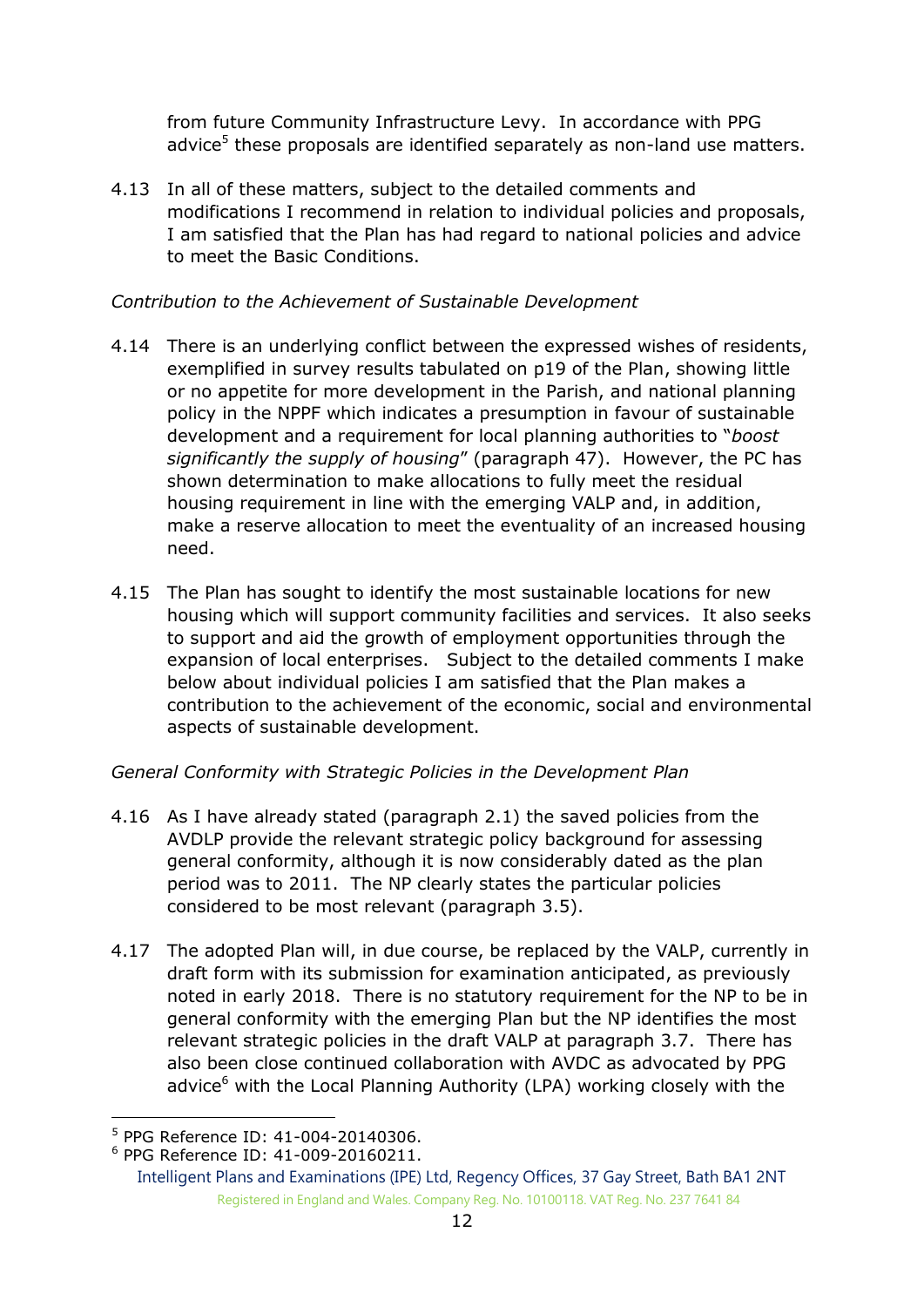qualifying body in sharing evidence, particularly in respect of the changing housing supply requirement in the emerging Local Plan.

- 4.18 A key consideration for conformity with the local development plan is the degree to which the NP provides allocations to meet the housing requirement for the village. The VALP will set the spatial growth strategy for the Plan period 2013 – 2033 and in this context the housing requirement for the NP was based on the Buckinghamshire Housing and Economic Development Needs Assessment (HEDNA). More recently, the HEDNA has been updated to reflect the latest Government population and household projections, and there has also been continued dialogue with other authorities, resulting in the overall housing requirement for AVDC being revised downwards. However, work is continuing and the requirement has not been finalised.
- 4.19 In the circumstances, and in line with the PPG advice referred to above, the PC has included a reserve allocation for a further 40 dwellings adjacent to the Slicketts Lane allocation. This could be brought forward in the event that the housing requirement for the Parish is subsequently revised upwards, or development fails to materialise on other allocations. The reserved allocation should minimise potential conflict with the emerging Local Plan.
- 4.20 For all of these reasons I am satisfied that the ENP has taken account of the policies in the adopted development plan and the emerging Local Plan, and is in general conformity with the strategic policies of the development plan for the area.

#### Specific Issues of Compliance of the Plan Policies

#### *Issue 1: The Settlement Boundaries*

4.21 The Plan establishes and defines settlement boundaries for Edlesborough (EP1) and Northall (EP8). In doing so it makes explicit reference to these policies replacing saved AVDLP policies RA3, RA13 and RA14. To be clear, AVDLP does not define settlement boundaries as such, and those policies provide for the control of specific developments within or on the edge of built-up areas – defined as "*land within the settlement framework principally occupied by permanent buildings*". It is argued by representors that the AVDLP policies encompass the national policy of rural restraint which "*has long since been abandoned*". This is not a convincing argument since paragraph 55 of the NPPF quite clearly indicates that in rural areas housing should be located where it will enhance or maintain the vitality of rural settlements and that new isolated homes in the countryside should be avoided.

Intelligent Plans and Examinations (IPE) Ltd, Regency Offices, 37 Gay Street, Bath BA1 2NT Registered in England and Wales. Company Reg. No. 10100118. VAT Reg. No. 237 7641 84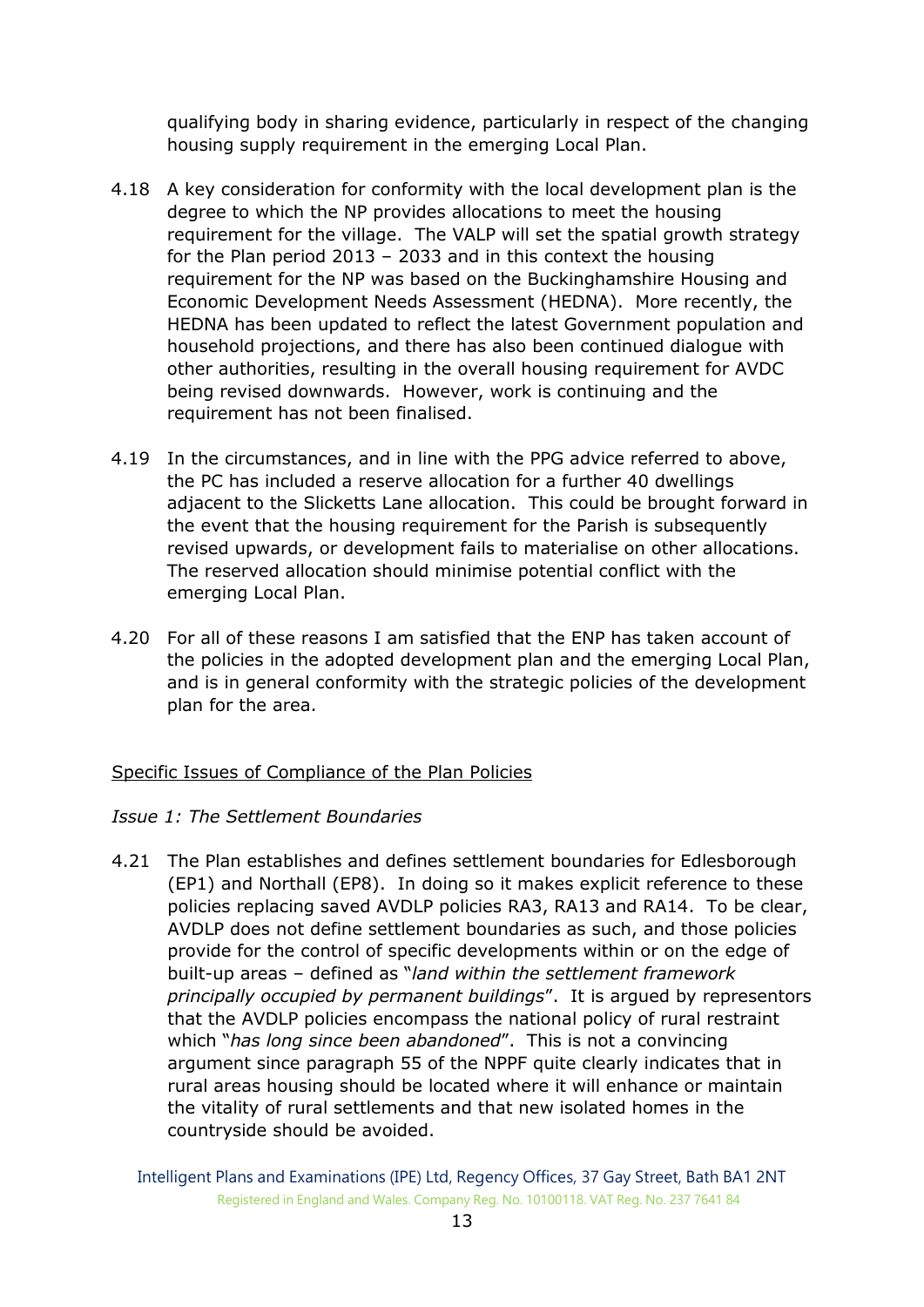- 4.22 An additional argument that the NP cannot satisfy the Basic Conditions (i) to be in general conformity with the strategic policies contained in the development plan and (ii) have regard to national policies and advice assumes there is an inherent conflict that has no route to resolution. However, the PPG<sup>7</sup> seeks to mitigate this by advising that the qualifying body and the local planning authority should agree a relationship between policies in the emerging NP, the emerging Local Plan, the adopted development plan, and have regard to national policy and guidance.
- 4.23 Nevertheless, the policies are restrictive, both in extent and in the constraints imposed on development and amendments will be necessary in order to meet the Basic Conditions. The first of these concerns the inclusion of the term "*infill housing development*". The term "infill" is commonly used to describe the infilling of small gaps in developed frontages with one or two dwellings. Indeed, this is the definition used in AVDLP Policy RA13. The term is too restrictive in the context of defined settlement boundaries and having regard to the approach to sustainable development embraced by the NPPF. Accordingly, the word "*infill*" should be deleted in both policies as shown in proposed modification **PM1**.
- 4.24 A second concern is that developments within the settlement boundary are limited to up to 5 houses and a site area not exceeding 0.20 hectares. These limitations are not properly justified in the supporting text and do not accord with NPPF policy and advice to promote sustainable development in rural areas (paragraph 55) and optimise the potential of a site to accommodate development (paragraph 58). Revised wording to meet the Basic Conditions is included in proposed modification **PM1**.
- 4.25 The remaining concern with the policies relates to the final paragraph. There is a lack of clarity concerning what exactly will be supported under these policies in terms of development outside settlement boundaries. Paragraph 6.9 provides clarification which should be included within the policy statement to assist users of the Plan. Proposed modification **PM1** includes an amended paragraph to have proper regard to national policy and advice and to meet Basic Conditions.

#### *Issue 2: Housing Policies*

4.26 Advice in PPG $<sup>8</sup>$  indicates that up-to-date housing needs evidence is</sup> relevant to the question of whether a housing supply policy in a neighbourhood plan contributes to the achievement of sustainable development. Whilst adopted AVDLP provides information on the housing requirement only to 2011, evidence contained in the emerging VALP provides a more up to date indication of housing targets. The total figure

<sup>-</sup>7 PPG Reference ID: 41-009-20160211.

<sup>8</sup> PPG Reference ID: 41-009-20160211.

Intelligent Plans and Examinations (IPE) Ltd, Regency Offices, 37 Gay Street, Bath BA1 2NT Registered in England and Wales. Company Reg. No. 10100118. VAT Reg. No. 237 7641 84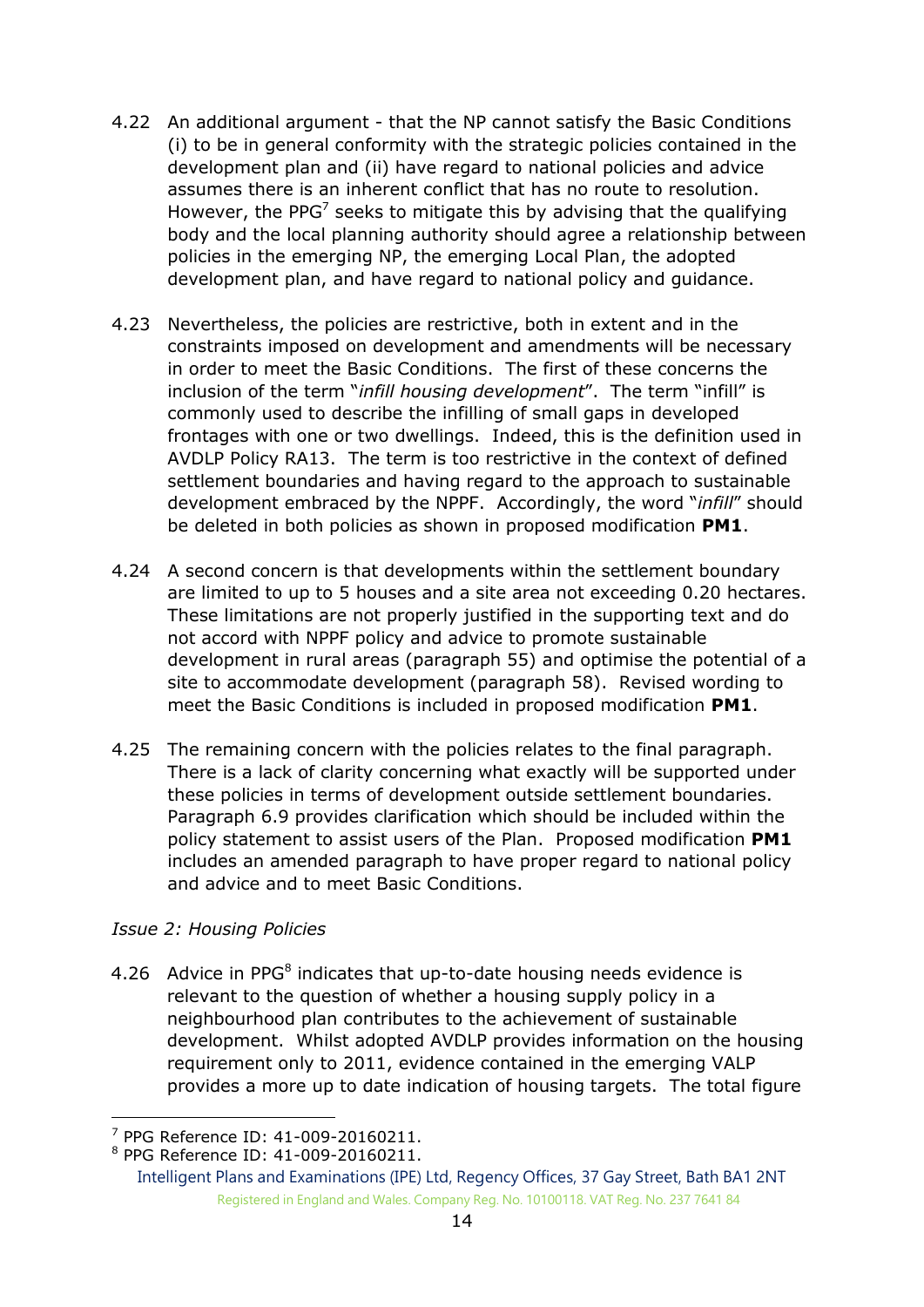for housing need contained in the draft plan is 33,300, based on the January 2016 Housing and HEDNA. Edlesborough is classified as a 'large village' for which the housing requirement is calculated to be 164 over the plan period 2013 – 2033 – a growth of 22% in the baseline housing stock. As at March 2017, there were 107 dwellings committed or completed in the village leaving a residual requirement of at least 57 dwellings.

- 4.27 Since the publication of the draft VALP, the HEDNA has been updated to take into account the latest Government population and household projections with a new version published in October 2016. This has revised the total housing requirement downwards to in the region of 26,850, with implications for the spatial strategy and distribution of housing across the district. An update on the situation has been published on the AVDC website (21 June 2017) indicating a change in approach, from a percentage approach to apportioning development to settlements, to a capacity-led approach with allocations made on the basis of where there are suitable sites in sustainable locations. Clearly, the position to be adopted in the VALP with regard to future housing growth in Edlesborough is not yet finalised and it may be liable to further change following examination of that Plan.
- 4.28 The NP includes specific allocations with a total capacity of 71 76 dwellings (although see paragraphs 4.38 - 4.40 below, relating to Deans Farm, Northall), marginally in excess of the requirement of 57. Additionally, and to take account of the uncertainty regarding the number of dwellings required to meet the VALP total housing requirement, the NP sensibly reserves an additional site for a further 40 dwellings adjacent to the Policy EP4, Slicketts Lane, allocation. The intention is that this would only be released for development if the VALP requires a greater number of dwellings to be met by the NP in the period to 2033, or if there is a failure to deliver on the part of the allocated sites within the NP period.
- 4.29 To summarise, there has been continued collaboration between the PC and AVDC to meet the requirement for up-to-date housing needs evidence in the context of an emerging local plan. As a consequence, whilst the strict legal test requires conformity with the adopted local plan (AVDLP), I am satisfied that in this instance every effort has been made to minimise potential conflict between the Neighbourhood Plan and housing supply policies in the emerging local plan as advised in PPG, referred to above.
- 4.30 There are 4 policies allocating individual parcels of land for housing development, 3 within the Edlesborough Settlement Boundary and a fourth located at Northall but outside and detached from the Settlement Boundary. The first 3 allocations provide for a total 61 dwellings as shown by the table included in the Foreword to the NP. The Basic Conditions Statement suggests that the fourth allocation is primarily driven by the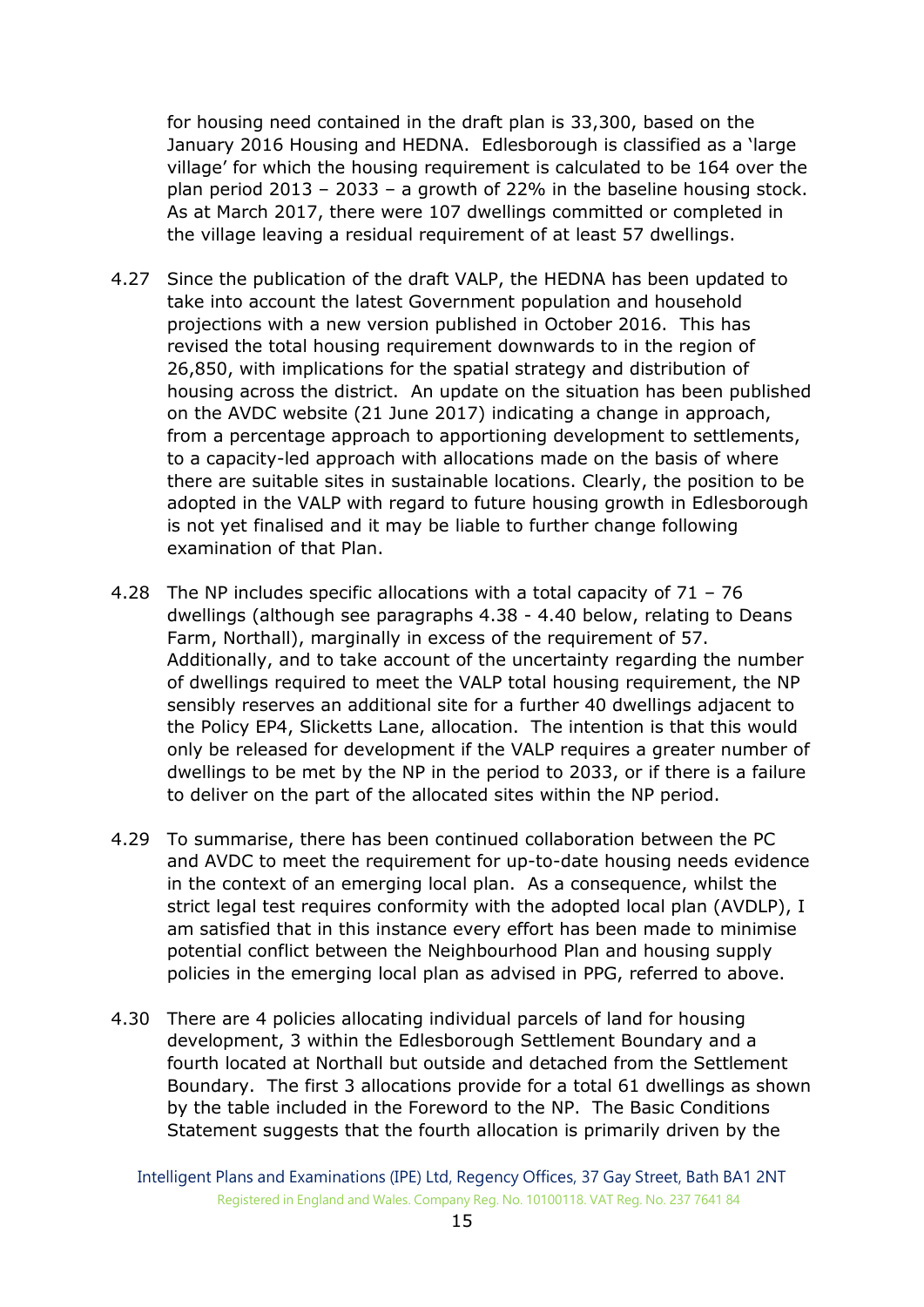local community's desire to see a current (perceived) eyesore site turned into beneficial use.

- 4.31 Policy EP2 allocates a site for redevelopment at The Green, Edlesborough an existing residential plot which, following demolition of the existing property could deliver approximately 6 dwellings, taking access from The Green. The proposal has not drawn specific adverse comment and, from my visit, appears to be a sensible proposal for development in a sustainable location. There is a minor error in the text of criterion (ii) which makes reference to Policy EP14 rather than the revised number EP13, whilst criterion (iii) makes reference to "*sustaining the character of the setting*" of a listed building. The principal act, the Planning (Listed Buildings and Conservation Areas) Act 1990, Section 66, refers only to the setting and so, to be correct in legal terms, the Policy should do the same. Proposed modification **PM2** includes appropriate modifications to ensure the Basic Conditions are met.
- 4.32 Policy EP3 allocates additional greenfield land for approximately 15 dwellings adjacent to a consented scheme for residential development fronting on to Cow Lane. The development is presently under construction. As with the previous allocation there has been no specific adverse comment and, from my visit to the area, this appears to be a suitable extension to the adjacent site, close to the village centre and other facilities. The criteria included with the Policy are appropriate to the site, its location and the proposal for development. The erroneous reference to Policy EP14 is repeated for this Policy at criterion (ii) and requires rectifying as shown in proposed modification **PM3**.
- 4.33 The final allocation in Edlesborough, identified by Policy EP4, is an altogether larger and more controversial proposal. The site is on the edge of the village, adjacent to Slicketts Lane which has residential development along its south-western side. It presently forms part of a large field in agricultural use and is currently under cultivation. The Site Assessments Report identifies the land as EDL021A and the Steering Group's assessment suggests "*the site would extend the village beyond the existing settlement boundary and its size and location could have an adverse effect on the rural character of that edge of the village*". Nevertheless, the Group accepted that the allocation is necessary in order to accommodate the required growth and that it is preferable to the only identified alternative – site EDL001, land to the north side of Ford Lane. To be clear, site EDL001 is also referred to as Swallowfields in the assessment of reasonable alternatives in the SA/SEA, and is subject to an outline planning application<sup>9</sup> by CALA Homes for 68 new homes currently pending consideration. Its current use is as horse stables.

-

Intelligent Plans and Examinations (IPE) Ltd, Regency Offices, 37 Gay Street, Bath BA1 2NT Registered in England and Wales. Company Reg. No. 10100118. VAT Reg. No. 237 7641 84  $9$  Application reference number: 17/01467/AOP.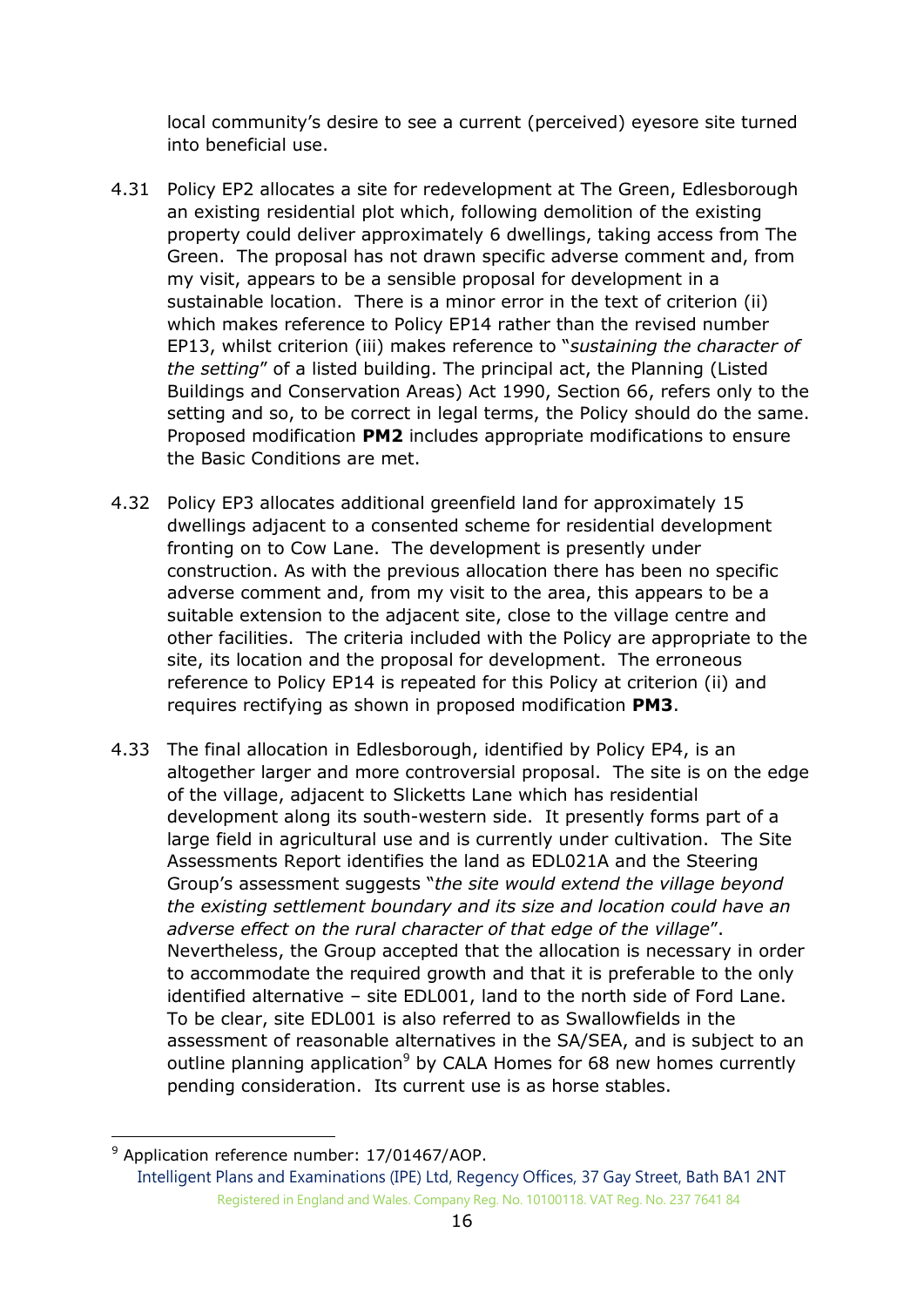- 4.34 The HELAA carried out by AVDC included both sites and, in brief, concluded that the Slicketts Lane site is the better option. The assessment determined that Swallowfields is unsuitable because of its importance in the landscape and village character, and because of poor highway infrastructure, whilst Slicketts Lane was determined to be partly suitable for up to 80 dwellings on the northern part of the site subject to appropriate access being achieved. The PC's site assessment concluded that that the size and location of Swallowfields would have an adverse effect on the rural character as well as on views into and out of the nearby Area of Attractive Landscape (AAL). It was also assessed as being remote from the village centre with poor pedestrian links. Whilst acknowledging the negative aspects of the Slicketts Lane site, such as remoteness and potential adverse effect on the rural character of this edge to the village, the PC's assessment concluded that it would be preferable to Swallowfields as a location for up to 40 dwellings.
- 4.35 I have given careful consideration to the representations made by the prospective developers of the Swallowfields site, and those of local residents opposed to the Slicketts Lane site. It has been suggested that the Site Assessments Report is inadequate and contrary to available professional evidence, and that the SA/SEA is a simple 'tick-box' exercise which has artificially biased the assessment towards those sites proposed for allocation. Taking these points in turn, the PPG advice<sup>10</sup> requires proportionate, robust evidence to support the choices made and that a qualifying body should carry out an appraisal of options against clearly identified criteria<sup>11</sup>. The Site Assessment Report produced by the PC has similarities with the methodology used for AVDC's HELAA and assesses the alternative sites using the physical characteristics and context of each site. The 6 criteria or 'factors' are clearly indicated and each site is subject to a similar evaluation against these. In respect of the SA/SEA, I have already determined that the alternatives were given proper consideration using an appropriate level of information and reasoning (paragraph 4.6, above).
- 4.36 In order to meet the residual housing requirement for the Plan period, identified at paragraph 4.26, above, it is necessary to allocate a site or sites capable of development for 40 or more dwellings. Taking account of the form and characteristics of Edlesborough this is not an easy task and from my site visit, which included an exploration of the periphery of the settlement, I concur with the view that there are in reality only two potentially suitable sites – the Slicketts Lane site and the Swallowfields site. I have concluded that the former site is marginally the better location. In coming to this view, I have noted that the Swallowfields site is visually more exposed in a wider landscape – whether or not any impact

-

<sup>10</sup> PPG Reference ID: 41-040-20160211.

<sup>&</sup>lt;sup>11</sup> PPG Reference ID: 41-042-20140306.

Intelligent Plans and Examinations (IPE) Ltd, Regency Offices, 37 Gay Street, Bath BA1 2NT Registered in England and Wales. Company Reg. No. 10100118. VAT Reg. No. 237 7641 84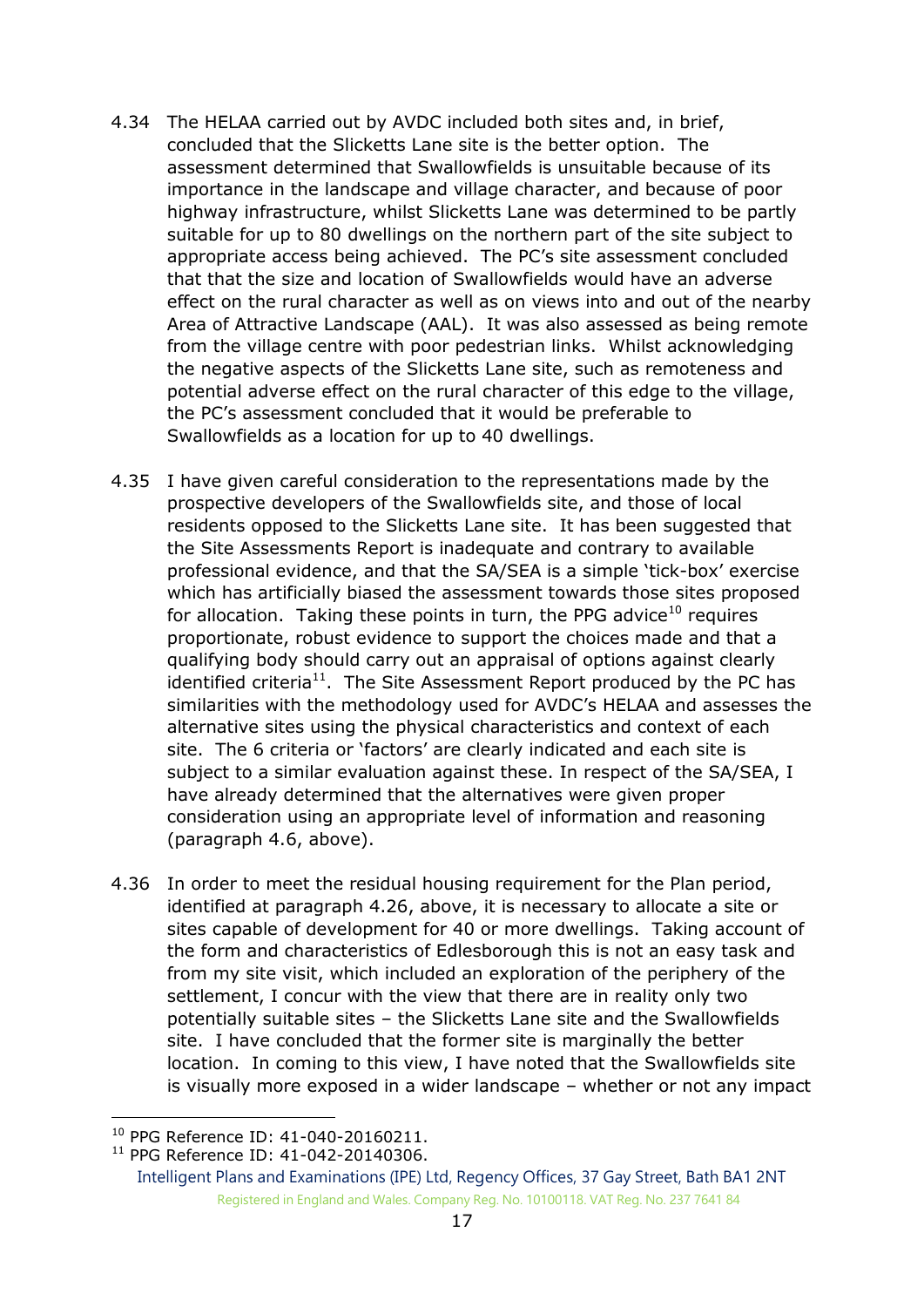on the AAL is taken into account. In addition, from my time spent walking and driving around the settlement, the Swallowfields site does appear more remote than the Slicketts Lane site, and less accessible from the village centre and facilities, particularly on foot. For these reasons, I believe that the methodology used has led to the selection of the better site.

- 4.37 Turning to Policy EP4, the erroneous reference to Policy EP14 has been repeated, as has the reference to sustaining the character of the setting to a listed building. Proposed modification **PM4** includes appropriate amendments to the text in order to meet the Basic Conditions. I have noted that criterion (ii) has been modified from the pre-submission version of the Plan, replacing "*predominantly*" with "*the majority*" in reference to the housing mix and height. Whilst this is an improvement, it remains a significant constraint on the form and character of the development. This does not reflect the advice in the NPPF, paragraph 60, that policies should not stifle initiative through unsubstantiated requirements to "..*conform to certain development forms or styles*". I appreciate that existing nearby development may well have a predominant form including lower roof heights. However, the site is expected to deliver a mix of dwellings including a proportion with up to five bedrooms at a density of more than 20 dph (40 dwellings on a 1.8ha site - which must also include a habitat corridor and riverside walk along its northern boundary). This suggests to me that criterion (ii) in its present form is too onerous and an amendment to "a proportion" is a more appropriate requirement as shown in the replacement criterion at proposed modification **PM4**. For consistency, it is also necessary to replace the first criterion related to the reserve land with the same text. Finally, the numbering of criteria includes duplicate numbers (vi) and (vii) leading to potential confusion. The proposed modification addresses the error and with these amendments the Policy meets the Basic Conditions, including specifically having regard to national policy and advice.
- 4.38 Policy EP9 allocates redundant agricultural land at Deans Farm, Northall for approximately 10 to 15 dwellings. The purpose of the allocation is to remove what is perceived by local residents to be an eyesore through the process of redevelopment. The Plan acknowledges that previous proposals to secure redevelopment of the site have failed because of its location outside the built-up area of the village. However, it is argued that it continues to harm the amenities of local people and the site is claimed to be "*..well suited to a scheme to meet the housing needs of local households wishing to downsize..*" (paragraph 6.26).
- Intelligent Plans and Examinations (IPE) Ltd, Regency Offices, 37 Gay Street, Bath BA1 2NT Registered in England and Wales. Company Reg. No. 10100118. VAT Reg. No. 237 7641 84 4.39 Whilst acknowledging the expressed good intentions, the argument is flawed in land-use planning terms. The Plan acknowledges that the site does not meet the planning definition of brownfield land. It is a remote location in open countryside at some distance from the defined Settlement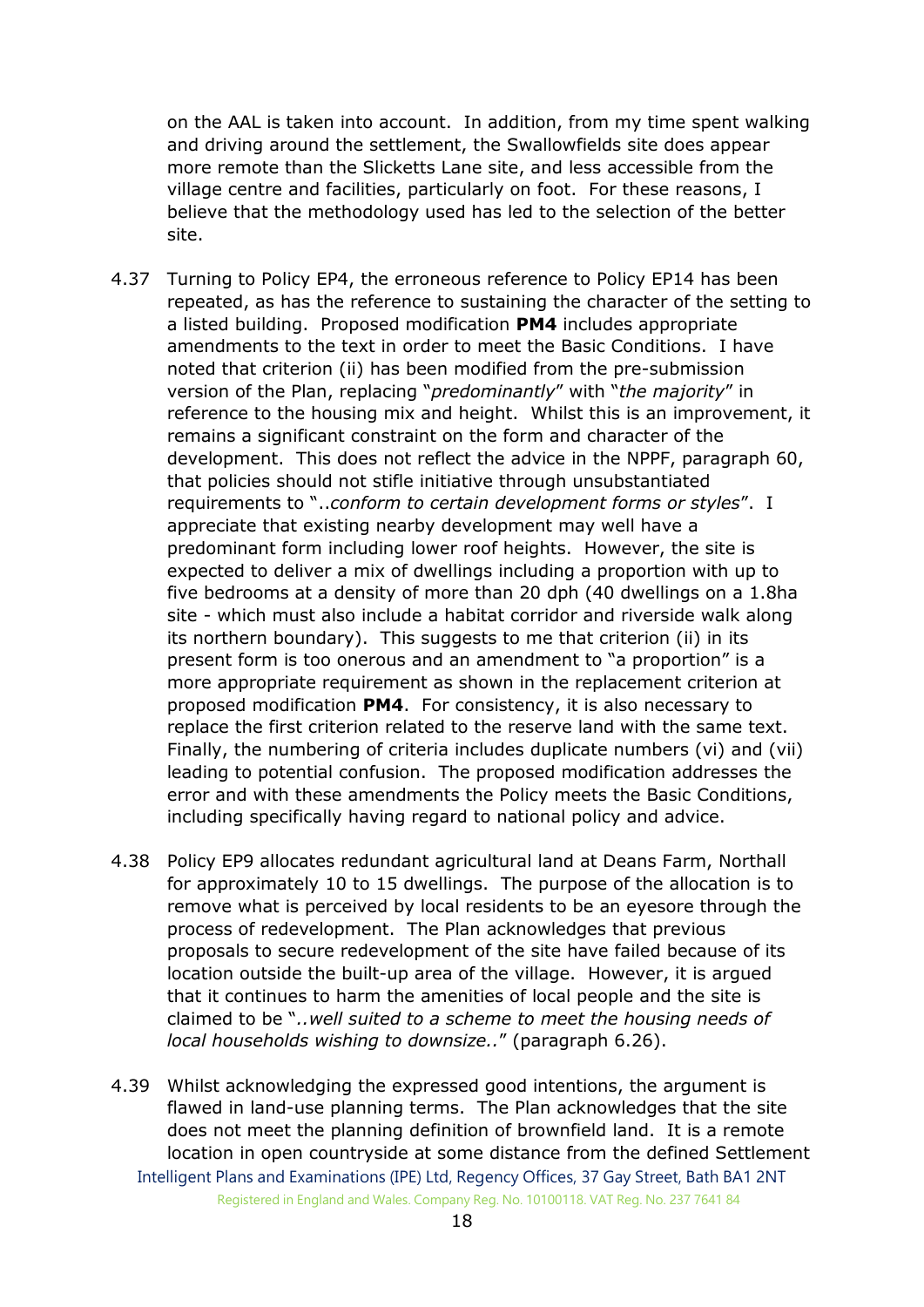Boundary for Northall and accessed from South End Lane, a single track road without defined passing places. The Site Assessment Report acknowledges that the land is entirely separate from the built development of the settlement and "*..is not entirely consistent with the preferred spatial strategy..*" but concludes that it should nevertheless be allocated to "..*provide a mix of down-sizer, starter and affordable homes*". It is clearly an unsustainable location, the development of which would be contrary to advice in the NPPF, paragraph 55, that local planning authorities should avoid new isolated homes in the countryside unless there are special circumstances.

- 4.40 I am also concerned that encouraging development as a means of removing a perceived local eyesore could be seen as a precedent resulting in pressure to develop other, similar sites in open countryside - potentially encouraging dereliction as an instrument for circumventing normal planning control over development in open countryside. The allocation does not appear to be a necessary component of the 61 dwellings provided by the Plan, as indicated in the table on page 3 of the Plan. In order for the Plan to meet the Basic Conditions, specifically having regard to national policies and advice and ensuring a contribution to the achievement of sustainable development, and for the reasons given above, I am compelled regrettably to delete the proposed allocation in its entirety together with the supporting text as stated in proposed modification **PM5**. Reference to the proposal at paragraph 5.33 should be amended by deletion of the final two sentences, whilst the final bullet point in the objectives for Northall at paragraph 6.2 will also require deletion, and the identification of the site on Inset A should be deleted. The amendments are shown in proposed modification **PM5**.
- 4.41 The NP identifies a series of design criteria for new residential development through Policy EP13 which seek to address matters of greatest concern to local people. In principle, the Policy is in accord with the intention that neighbourhood plans should develop robust and comprehensive policies regarding the quality of development (NPPF, paragraph 58). However, the NPPF (paragraphs 59 and 60) also advises that design policies should avoid unnecessary prescription or detail, and should not include unsubstantiated requirements to conform to certain development forms or styles. In this context, some aspects of the criteria do not have regard to national policy and advice. In particular the specification of a minimum width of access roads, and details of parking arrangements are not justified in the accompanying text and seek to constrain the form and layout of development contrary to NPPF advice. In any case, the adopted AVDLP includes Policy GP24, requiring vehicular parking to be in accordance with the Council's operative guidelines.
- Intelligent Plans and Examinations (IPE) Ltd, Regency Offices, 37 Gay Street, Bath BA1 2NT Registered in England and Wales. Company Reg. No. 10100118. VAT Reg. No. 237 7641 84 4.42 The requirement that a scheme should not obscure listed buildings from public view is imprecise and does not accord with national advice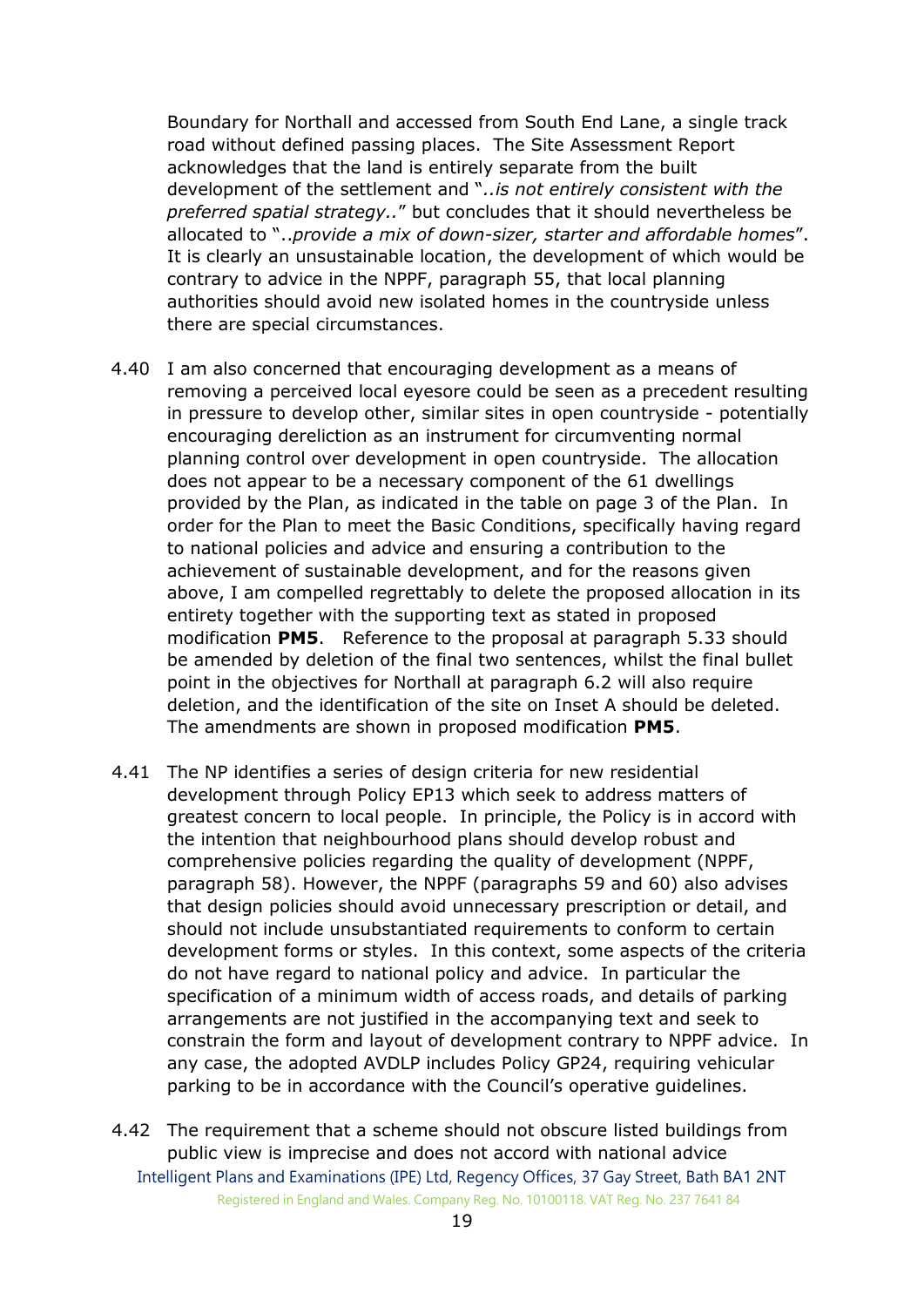regarding the assessment of the significance of harm, including to the setting of a heritage asset (paragraph 129). In any event local planning authorities are required to have special regard to the desirability of preserving the setting of a listed building by the Planning (Listed Buildings and Conservation Areas) Act 1990, Section 66. The criterion simply duplicates that requirement and so should be deleted. The final criterion goes beyond the advice in the NPPF in seeking to preserve sites of historic or archaeological importance. That advice, in paragraph 129, indicates that an assessment of the importance of any heritage asset should be taken into account when considering the impact of a proposal. Accordingly, and in the absence of a substantive justification for the criteria requirements, the amendments contained in proposed modification **PM6** are necessary to meet Basic Conditions by ensuring regards is had to national policy and advice and general conformity is achieved with saved local planning policies.

#### *Issue 3: Policies to Guide Commercial and Economic Development and the Expansion of Services*

- 4.43 Policy EP5 defines the Village Centre for Edlesborough and provides policy guidance for the change of use of existing retail and commercial units, the location of new retail and commercial uses, and for the protection of farm shops and public houses which are seen as valued social assets. In general, the Policy is compliant with saved AVDLP Policy GP32 which seeks the retention of shops, public houses and post offices. It also has regard to national policy and advice in the NPPF, paragraph 28, in seeking to retain local services and facilities in a rural village. In consideration of proposals for changes of use, Policy GP32 requires consideration of the viability of the existing use. However, Policy EP5 simply requires that the premises have been "...*suitably marketed at a reasonable price*". The results of such an exercise could be questionable unless the marketing is undertaken at an appropriate value and in a manner agreed with the LPA. The proposed modification **PM7** provides an amendment which would clarify the basis for the marketing exercise. The modification also provides a suggestion for amendment to the final sentence to clarify the reason for seeking to resist changes of use of farm shops and public houses. These modifications will ensure the Basic Conditions are met.
- Intelligent Plans and Examinations (IPE) Ltd, Regency Offices, 37 Gay Street, Bath BA1 2NT 4.44 The Plan provides for an extension to the Sparrow Hall Farm Industrial Area provided certain specified criteria are met. The enterprise, which I noted during my visit is described properly as a Business Park rather than an industrial area, appears to be a successful venture located alongside the A4146 giving it good access. The site is located away from the builtup area of the village and has land currently vacant within the site boundary. The principle of expansion therefore appears well founded and would comply with NPPF advice at paragraph 28, giving support to the sustainable growth and expansion of enterprises in rural areas. It is also

Registered in England and Wales. Company Reg. No. 10100118. VAT Reg. No. 237 7641 84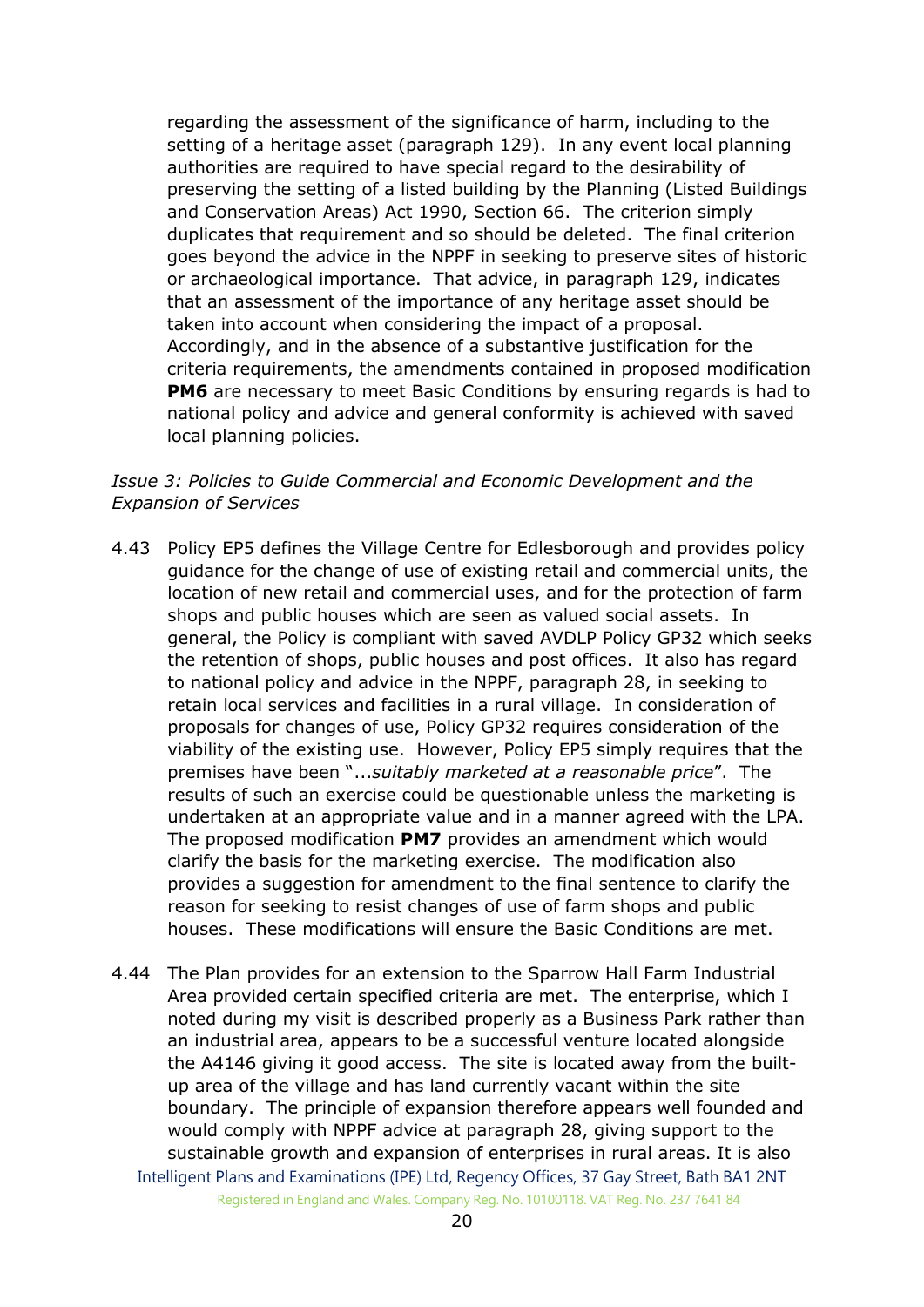in accord with saved Policy GP17 in AVDLP and so meets the Basic Conditions.

4.45 Support for the expansion of local services is the subject of Policy EP7. It seeks to protect land outside the Settlement Boundary to ensure that the Primary School and Health Centre are able to expand in the event that new development, including any development in the adjacent village of Eaton Bray, creates an additional need for these community facilities. The Policy is in accord with saved Policy GP94 in AVDLP and follows NPPF advice that planning policies should ensure that facilities are able to develop and that weight is given to the need to expand or alter schools (paragraphs 70 and 72) and meets the Basic Conditions.

## *Issue 4: Policies for the Retention, Protection and Enhancement of Green Spaces, Facilities and Buildings of Local Interest*

- 4.46 The NPPF, paragraph 76, provides for neighbourhood plans to identify for special protection green areas of particular importance to the local community and to designate them as Local Green Spaces. This allows local communities to rule out development except in very special circumstances and the NPPF makes it clear (paragraph 78) that local policy for managing development should be consistent with policy for Green Belts. The PC has identified a number of local green spaces and provided for their protection through Policy EP10. I looked critically at the 8 areas on my site visit. I found that they are all reasonably close to the community that they serve and are demonstrably special, in so far as they have attractive vegetation and views, or are allotments or playing fields. AVDC questioned the inclusion of land known as the Village Green at Northall as a consequence of which the PC has amended the Policy to exclude the land from the designation. However, a request that the land off High Street, Edlesborough be excluded was not accepted by the PC, a decision supported by Historic England since designation was seen as a means of protecting the setting of a scheduled ancient monument. An extant planning permission for the site (identified as EDL009) requires the land in question to be used as public open space, so its inclusion as a EP10 designation is entirely reasonable.
- 4.47 However, the key policy statement contained in the final sentence does not comply with the NPPF advice, that local policy for managing development "...*should be consistent with policy for Green Belts*". The text should be clear that for development proposals to succeed, very special circumstances should be demonstrated. In order to meet the Basic Conditions and ensure the Policy has regard to national policy and advice amendment to the text is necessary, as shown in proposed modification **PM8**.
- 4.48 Policy EP11 supports development proposals intended to secure the future of community facilities important to the local community. This follows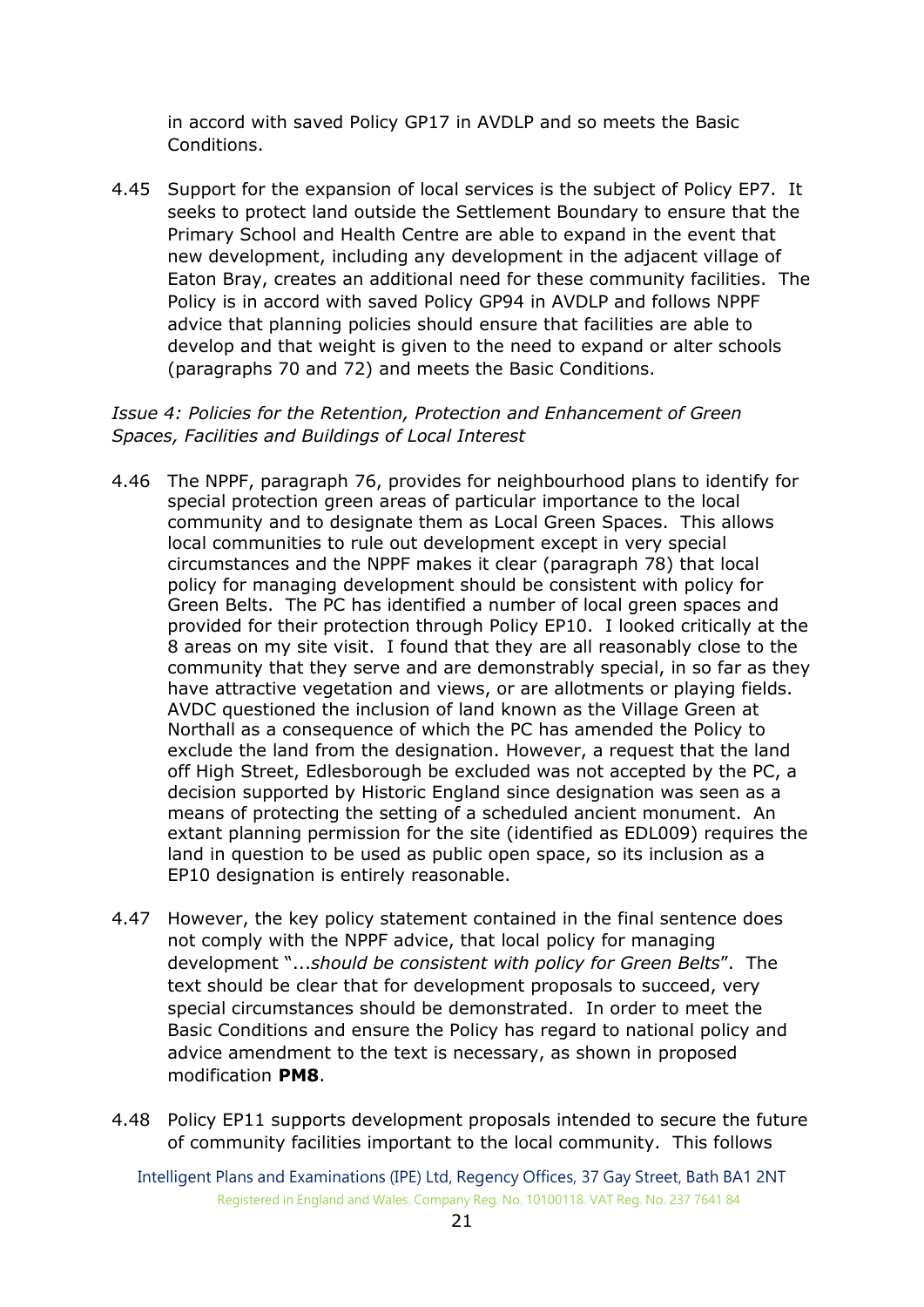advice in the NPPF, paragraph 28, which indicates that neighbourhood plans should promote the retention and development of local services and community facilities in villages. It is also in general accord with advice on the promotion of healthy communities, including the need to guard against the unnecessary loss of valued facilities, and is compliant with policies GP32 and GP93 in the adopted AVDLP. AVDC, in its formal response to the pre-submission version of the Plan, suggested a possible inclusion to the Policy, indicating that development resulting in the loss of a community asset/facility will only be supported if provisions were made by the developer for a replacement facility to be constructed. The PC has taken the suggestion on board and included a section within the Policy reproducing AVDC's text verbatim.

- 4.49 The logic of the argument is difficult to follow and potentially selfdefeating since the Policy indicates that proposals involving the loss of facilities have to demonstrate through a viability assessment that they are no longer viable. In those circumstances, a requirement to provide a replacement facility could not be justified. The suggestion that the replacement should be "*to an equal or higher value & quality*" appears to ignore the requirement to prove that the existing facility is not viable. For these reasons, the additional paragraph should not be included in the Policy. A further addition, suggested by AVDC, requires that the facility which would be lost should be subject to an 18 month marketing period. In itself, this is a useful tool for demonstrating the potential future of the facility, but it could produce meaningless results unless the marketing is undertaken at an appropriate value and in a manner agreed with the LPA. For clarity, and to meet the Basic Conditions the text should be amended as shown in proposed modification **PM9**.
- 4.50 Policy EP12 seeks to protect buildings and structures of local interest in order to inform decision-makers of their presence as non-designated heritage assets when judging the effects of development proposals. This conforms to advice in the NPPF, paragraph 135. Whilst there is no relevant saved policy in AVDLP, the submission VALP indicates that development proposals affecting identified non-designated heritage assets will be subject to the NPPF requirements at paragraphs 131 and  $135^{12}$ . Policy EP12 provides a list of significant assets of local interest to merit consideration in planning decisions, consistent with VALP advice relating to non-designated heritage assets.
- 4.51 The Policy refers to proposals ".*.that will result in a scale of harm..*", making direct use of terminology in NPPF, para 135. However, the phrase can be misconstrued when used out of context since that advice refers to the requirement for a balanced judgement in respect of the scale of harm. For clarity, the phrase should be amended to indicate that significant

-

 $12$  VALP, paragraph 8.11, p153.

Intelligent Plans and Examinations (IPE) Ltd, Regency Offices, 37 Gay Street, Bath BA1 2NT Registered in England and Wales. Company Reg. No. 10100118. VAT Reg. No. 237 7641 84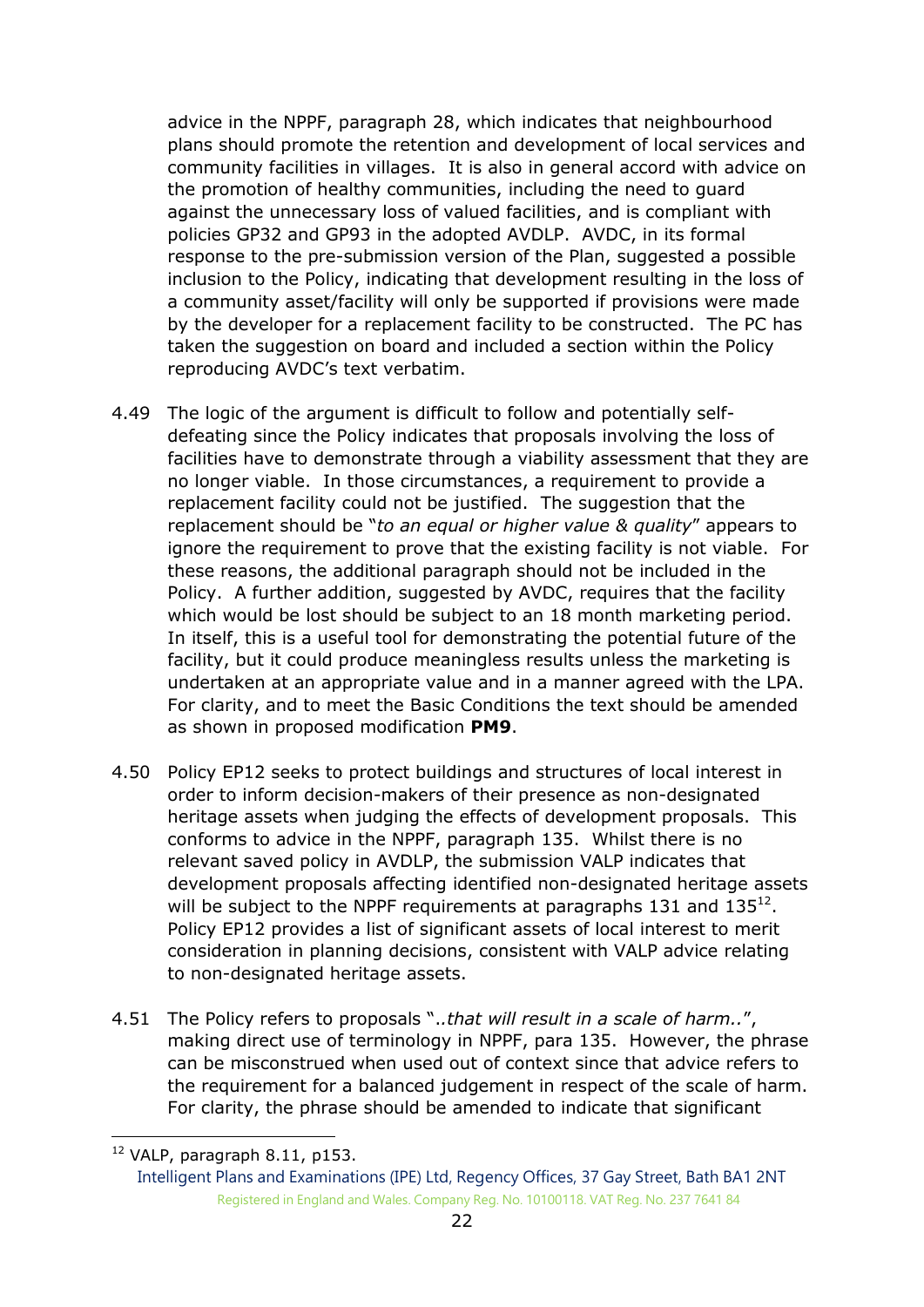harm is the criterion for a balanced judgement as proposed in modification **PM10**.

4.52 The list includes, item (vi), St Mary's Church, Edlesborough, which is a Grade 1 Listed Building. As the intention is to list buildings of local interest in the context of NPPF, paragraph 135, regarding non-designated assets, the Church should not be included in the list. Historic England has requested that further evidence should be provided to support the inclusion of the identified assets, and a separate report on Buildings of Local Interest has been produced to support the Policy. This indicates the local desire to include St Mary's Church for completeness. In order to meet the Basic Conditions, specifically having regard to national policies and advice, the reference to St Mary's Church should be deleted as shown in proposed modification **PM10**.

# **5. Conclusions**

#### *Summary*

- 5.1 The Edlesborough Neighbourhood Plan has been duly prepared in compliance with the procedural requirements. My examination has investigated whether the Plan meets the Basic Conditions and other legal requirements for neighbourhood plans. I have had regard for all the responses made following consultation on the neighbourhood plan, and the evidence documents submitted with it.
- 5.2 I have made recommendations to modify a number of policies and text to ensure the Plan meets the Basic Conditions and other legal requirements. I recommend that the Plan, once modified, proceeds to referendum.

#### *The Referendum and its Area*

- 5.3 I have considered whether or not the referendum area should be extended beyond the designated area to which the Plan relates. The Edlesborough Neighbourhood Plan as modified has no policy or proposals which I consider significant enough to have an impact beyond the designated neighbourhood plan boundary, requiring the referendum to extend to areas beyond the plan boundary. I recommend that the boundary for the purposes of any future referendum on the Plan should be the boundary of the designated neighbourhood area.
- 5.4 The initial view of parishioners, favouring very limited growth, was not supported by AVDC resulting in the decision not to proceed with a neighbourhood plan. Overcoming this initial setback to finally produce a well thought out Plan has shown a determination on the part of the Parish Council to have a strong voice in the development of the village. The task was made harder because the emerging VALP has yet to be submitted for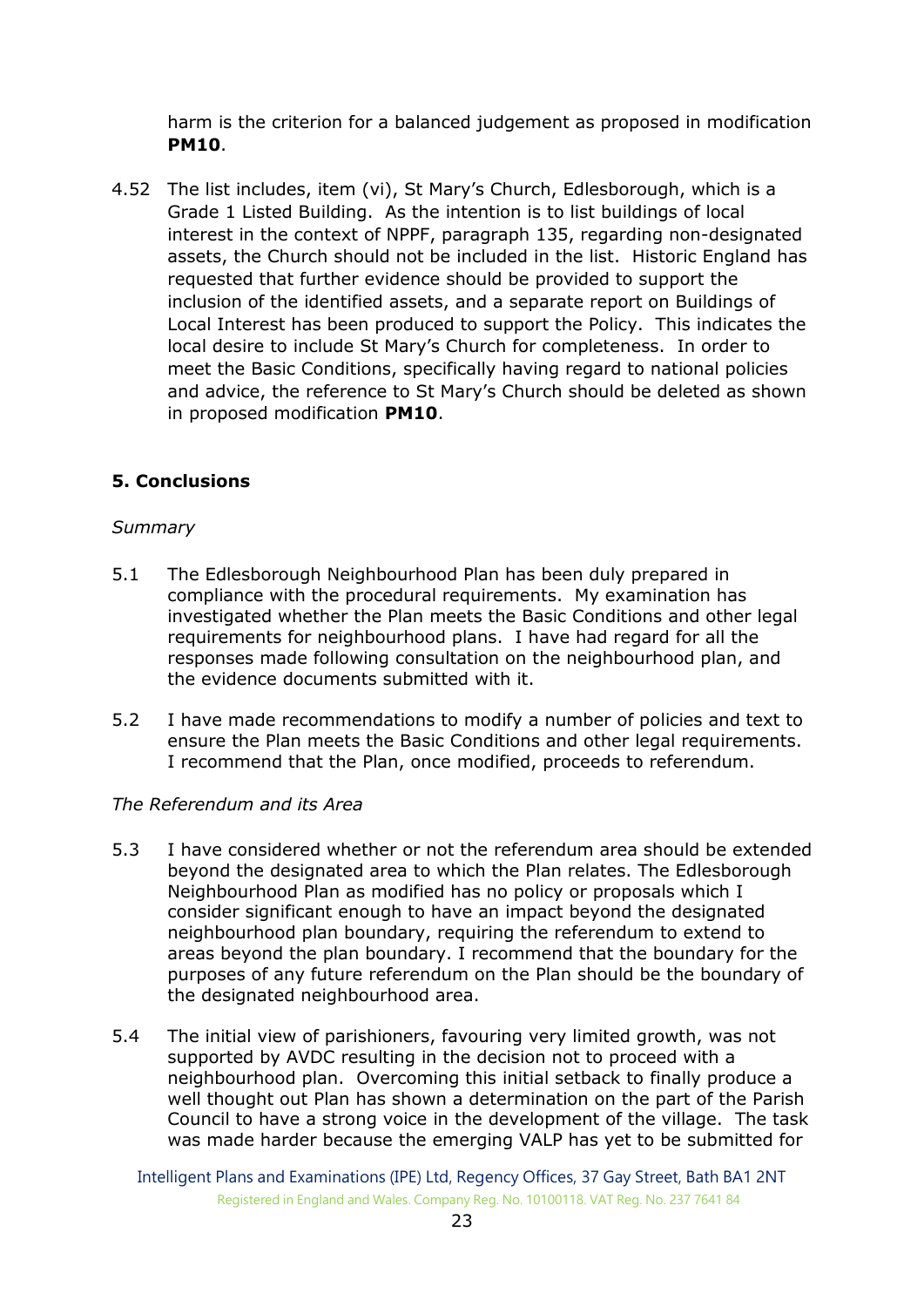examination and the adopted AVDLP is now out-of-date and has a limited number of saved policies. The Parish Council is to be commended for the thorough approach it has taken to developing policies in consultation with AVDC and the hard work necessary to involve the local community in the task. The resulting plan should provide an effective basis for planning decision making.

# *Patrick T Whitehead DipTP (Nott), MRTPI*

Examiner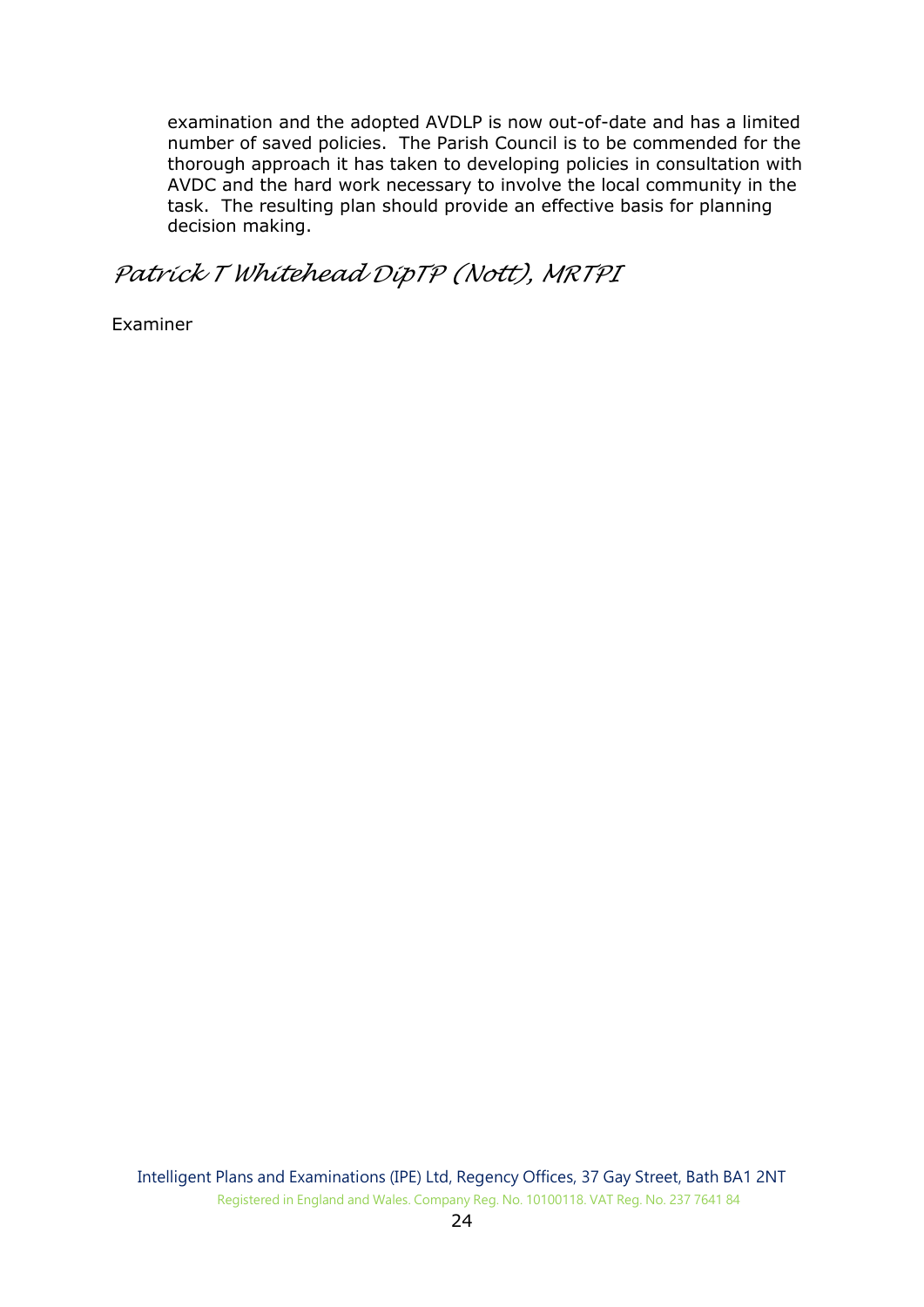# **Appendix: Modifications**

| <b>Proposed</b><br>modification<br>number (PM) | Page no./<br>other<br>reference | <b>Modification</b>                                                                                                                                                                                                                                                                                                                                                                                                                                                                                                                                                                                                                                                                                                                                                                                                                             |
|------------------------------------------------|---------------------------------|-------------------------------------------------------------------------------------------------------------------------------------------------------------------------------------------------------------------------------------------------------------------------------------------------------------------------------------------------------------------------------------------------------------------------------------------------------------------------------------------------------------------------------------------------------------------------------------------------------------------------------------------------------------------------------------------------------------------------------------------------------------------------------------------------------------------------------------------------|
| PM1                                            | Pages 31<br>and 35              | Policies EP1 and EP8 (for both policies)<br>Amend the second sentence by deleting the<br>word "infill" as follows:                                                                                                                                                                                                                                                                                                                                                                                                                                                                                                                                                                                                                                                                                                                              |
|                                                |                                 | "Proposals for infill development within<br>the Settlement Boundary will be<br>supported, provided:"                                                                                                                                                                                                                                                                                                                                                                                                                                                                                                                                                                                                                                                                                                                                            |
|                                                |                                 | Amend the first criterion as follows:                                                                                                                                                                                                                                                                                                                                                                                                                                                                                                                                                                                                                                                                                                                                                                                                           |
|                                                |                                 | "i. They comprise <u>generally</u> up to 5"<br>houses on a site not exceeding 0.20<br>hectares, unless evidence can be<br>provided to support a larger<br>scheme;"                                                                                                                                                                                                                                                                                                                                                                                                                                                                                                                                                                                                                                                                              |
|                                                |                                 | Amend the final paragraph to read as<br>follows:                                                                                                                                                                                                                                                                                                                                                                                                                                                                                                                                                                                                                                                                                                                                                                                                |
|                                                |                                 | "Development proposals on land<br>outside the defined Settlement<br><b>Boundary will not be supported other</b><br>than for rural housing exception<br>schemes, barn conversions, uses that<br>are suited to a countryside location<br>such as appropriate leisure and<br>recreational uses, or community right<br>to build schemes <del>, unless it.</del> Well<br>designed proposals for employment,<br>necessary for the purposes of<br>agriculture or forestry and tourism that<br>may help the rural economy will be<br>supported. New isolated homes in the<br>countryside will not be supported, but<br>the creation of new homes through the<br>conversion of barns may be acceptable<br><u>in principle</u> ."<br>The final sentence in paragraph 6.8 of the<br>supporting text will require amendment to<br>delete the word "infill". |
| PM <sub>2</sub>                                | Page 32                         | Policy EP2                                                                                                                                                                                                                                                                                                                                                                                                                                                                                                                                                                                                                                                                                                                                                                                                                                      |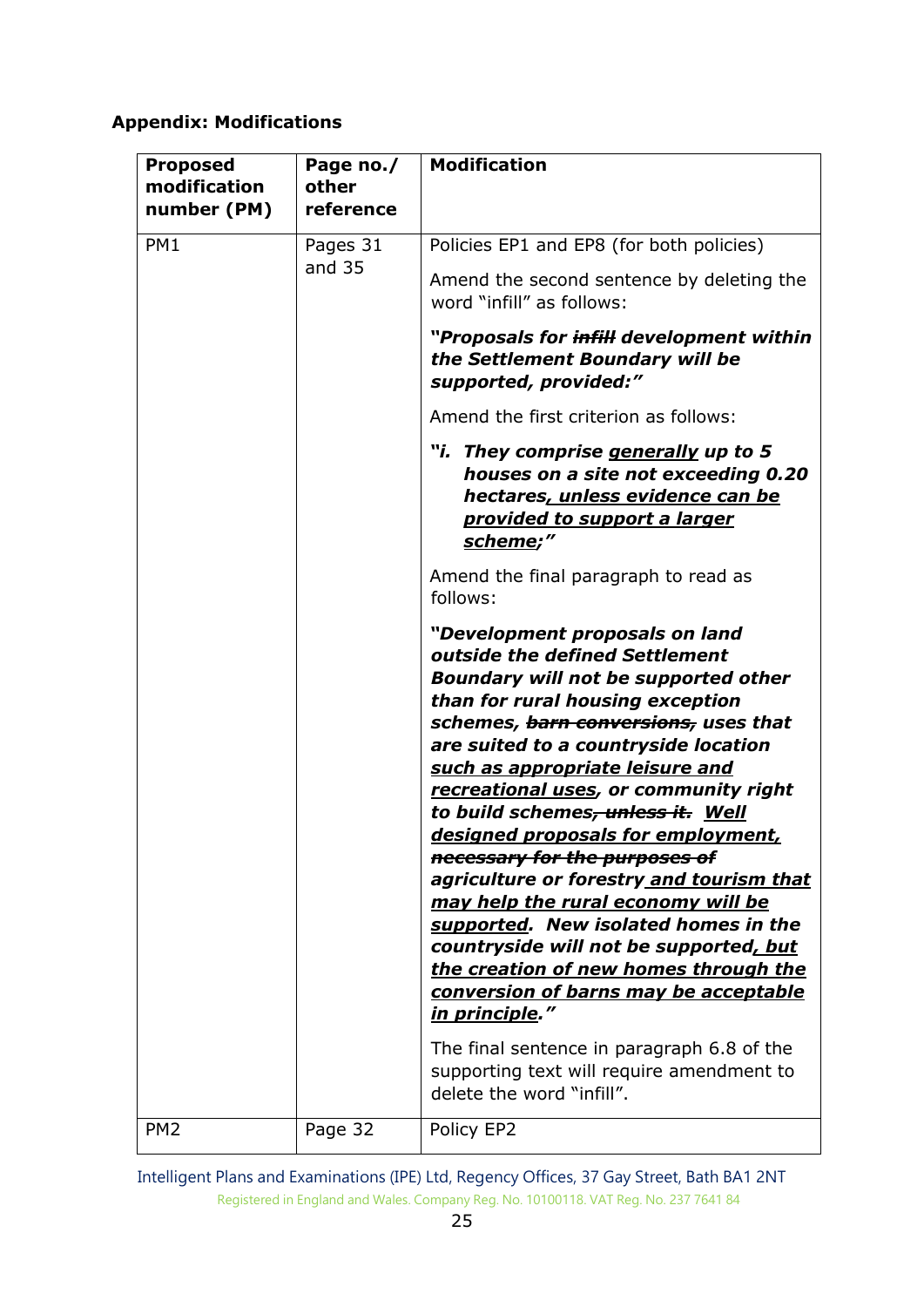|                 |                        | Amend criterion (ii) as follows:                                                                                                                                                                                            |
|-----------------|------------------------|-----------------------------------------------------------------------------------------------------------------------------------------------------------------------------------------------------------------------------|
|                 |                        | "making provision for homes in line<br>with Policy EP143;"                                                                                                                                                                  |
|                 |                        | and amend criterion (iii) as follows:                                                                                                                                                                                       |
|                 |                        | "The design of the scheme has regard<br>to sustaining the character of the<br>setting to the Bramley Cottage listed<br>building"                                                                                            |
| PM <sub>3</sub> | Page 32                | Policy EP3                                                                                                                                                                                                                  |
|                 |                        | Amend criterion (ii) as follows:                                                                                                                                                                                            |
|                 |                        | "making provision for homes in line<br>with Policy EP143;"                                                                                                                                                                  |
| PM4             | Page 33                | Policy EP4                                                                                                                                                                                                                  |
|                 |                        | Replace criterion (ii) and criterion (vii)<br>relating to the reserve land with the<br>following:                                                                                                                           |
|                 |                        | "In order to harmonize with existing<br>nearby development, a proportion of<br>the dwellings should be 1 and 11/2<br>storey with a mix of 2 to 5 bedroom<br>types, making provision for homes in<br>line with Policy EP13;" |
|                 |                        | Amend criterion (iv) as follows:                                                                                                                                                                                            |
|                 |                        | "The design of the scheme has regard<br>to <del>sustaining the character of</del> the<br>setting to The Grove listed building"                                                                                              |
|                 |                        | Renumber the four criteria related to the<br>release of the reserve land as follows:                                                                                                                                        |
|                 |                        | "vi., vii., viii. and ix." replaced with "viii.,<br>$ix_{1}, x_{2}$ and $xi'$                                                                                                                                               |
| PM <sub>5</sub> | Pages 29,<br>31 and 36 | Delete Policy EP9 together with the<br>supporting text at paragraphs $6.24 - 6.27$ ,<br>and the depiction of the site on Inset A.                                                                                           |
|                 |                        | Delete the final two sentences of paragraph<br>5.33.                                                                                                                                                                        |
|                 |                        | Delete the final bullet point of the<br>objectives for Northall in paragraph 6.2.                                                                                                                                           |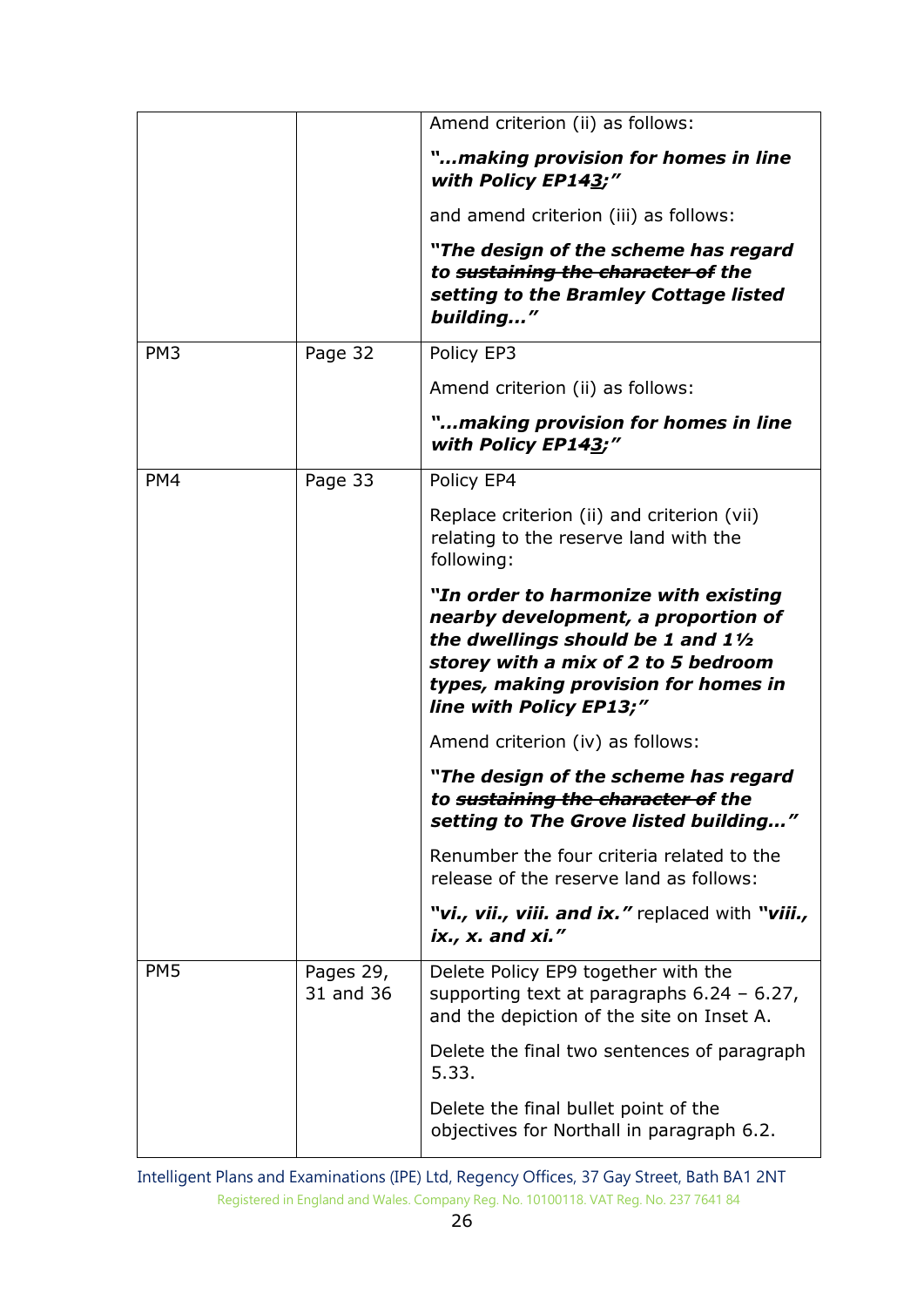|                 |            | Additional amendments as a consequence<br>of the deletion of Policy EP9 should be<br>made as follows:                                                                                                  |
|-----------------|------------|--------------------------------------------------------------------------------------------------------------------------------------------------------------------------------------------------------|
|                 |            | Page 3 - Modify Table 3 to reflect the<br>deletion of EP9.                                                                                                                                             |
|                 |            | Page 4 - Modify the list of Land Use Policies<br>to reflect the deletion of EP9.                                                                                                                       |
|                 |            | Page 34 Criterion ix, Policy EP4 - Line 3,<br>retains the reference to Policy EP13 which<br>should be amended to read "Policy EP12".                                                                   |
|                 |            | Page 35 Policy EP8 - Delete <b>With the</b><br>exception of the scheme provided for<br>in Policy EP9 of the Neighbourhood<br><b>Plan</b> to reflect the deletion of EP9.                               |
|                 |            | Page 36 paragraph 6.23 - Delete in favour<br>of proposals promoted in Policy EP9 at<br><b>Deans Farm</b> to reflect the deletion of EP9.                                                               |
|                 |            | Pages 32-38 - As a consequence of the<br>deletion of EP9 all subsequent polices<br>should be renumbered.                                                                                               |
|                 |            | Pages 37-39 - To reflect the deletion of<br>paragraphs $6.24 - 6.27$ subsequent<br>paragraphs should be renumbered.                                                                                    |
| PM <sub>6</sub> | Pages 38 & | Policy EP13                                                                                                                                                                                            |
|                 | 39         | Amend criteria ii - iv as follows:                                                                                                                                                                     |
|                 |            | "ii. Access roads serving new<br>developments must be at least<br>should preferably be 5.5m wide<br>unless circumstances suggest<br>otherwise, with a footpath that is a<br>minimum of 2m wide;"       |
|                 |            | "iii. Access from main thoroughfares of<br>the village to new developments of<br>more than 3 houses must should<br>not seek to utilise existing service<br>roads that are less than 5.5m in<br>width;" |
|                 |            | "iv. New homes <del>with more than 1,2 or</del><br>3 bedrooms must be provided with<br>at least two off-street parking                                                                                 |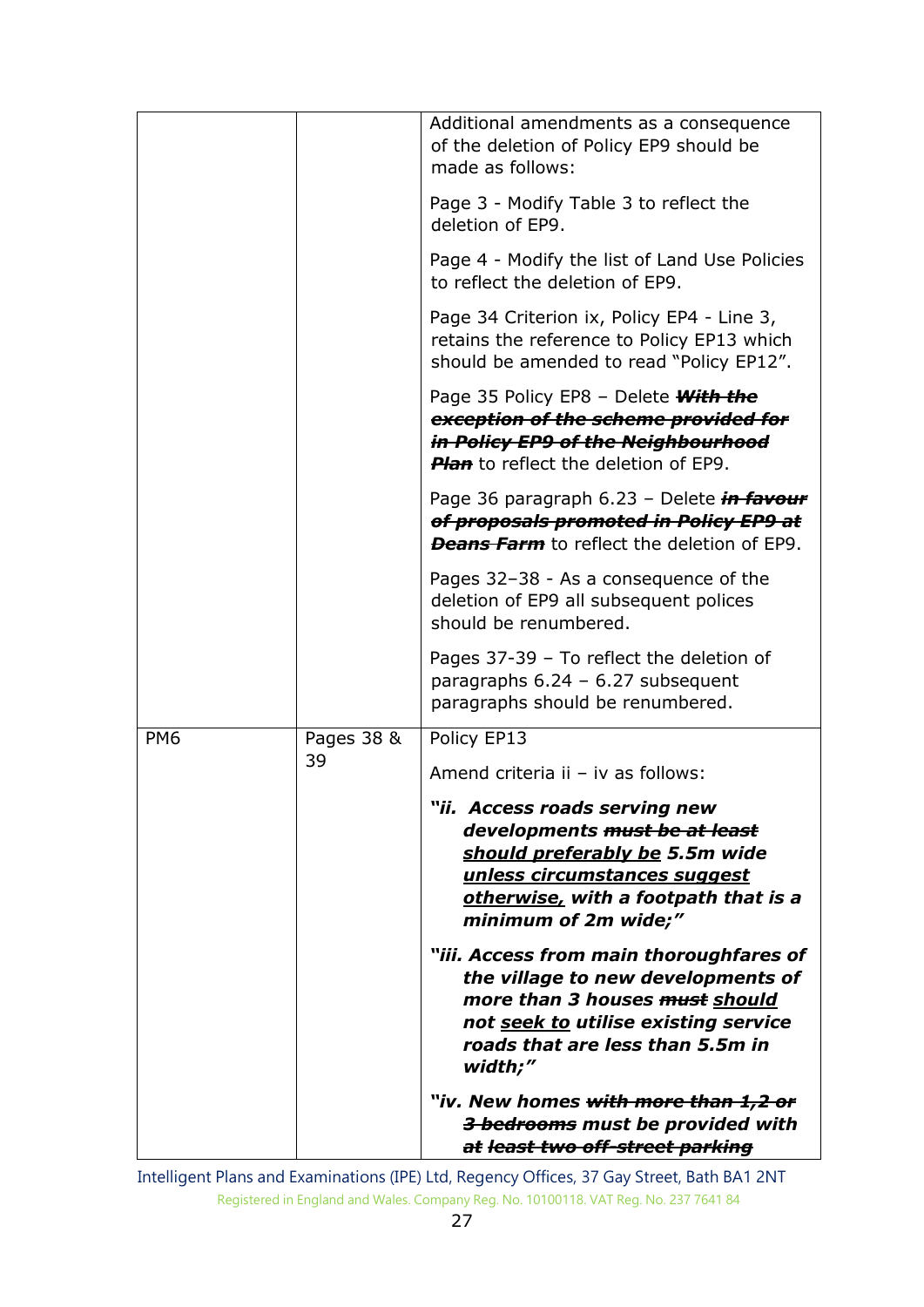|                 |         | spaces, those with 4 or more<br><del>bedrooms must have at least 3</del> off-<br>street parking spaces in accordance<br><u>with the Local Planning Authority's</u><br><b>operative quidelines, unless there is</b><br>evidence of specific local<br>circumstances justifying a more<br>generous provision, for example a<br>requirement for parallel off-street<br>spaces for highway safety reasons". |
|-----------------|---------|--------------------------------------------------------------------------------------------------------------------------------------------------------------------------------------------------------------------------------------------------------------------------------------------------------------------------------------------------------------------------------------------------------|
|                 |         | Criterion (v) should be deleted, and<br>criterion (vi) amended as follows:                                                                                                                                                                                                                                                                                                                             |
|                 |         | "New development must seek to<br><b>preserve</b> minimise the impact of<br>proposals on sites of historic or<br>archaeological interest and the use of<br>natural features including green<br>infrastructure assets should be<br>maximised, and if possible, endeavour<br>to make them more visible and<br>accessible to the public".                                                                  |
| PM7             | Page 34 | Policy EP5                                                                                                                                                                                                                                                                                                                                                                                             |
|                 |         | Amend the final part of the first paragraph<br>as follows:                                                                                                                                                                                                                                                                                                                                             |
|                 |         | "unless it can be demonstrated with<br>viability evidence that their location<br>and premises are no longer viable and<br>that the premises have been suitably<br>marketed at <del>a reasonable price</del> an<br>appropriate valuation and in a manner<br>agreed with the Local Planning<br><b>Authority for at least 18 months for</b><br>that and any other suitable commercial<br>use."            |
|                 |         | Amend the final sentence of the Policy as<br>follows:                                                                                                                                                                                                                                                                                                                                                  |
|                 |         | "Outside the Edlesborough Village<br>Centre, proposals for a change of use<br>of resulting in the loss of a farm shop<br>or public house will be resisted"                                                                                                                                                                                                                                             |
| PM <sub>8</sub> | Page 37 | Policy EP10                                                                                                                                                                                                                                                                                                                                                                                            |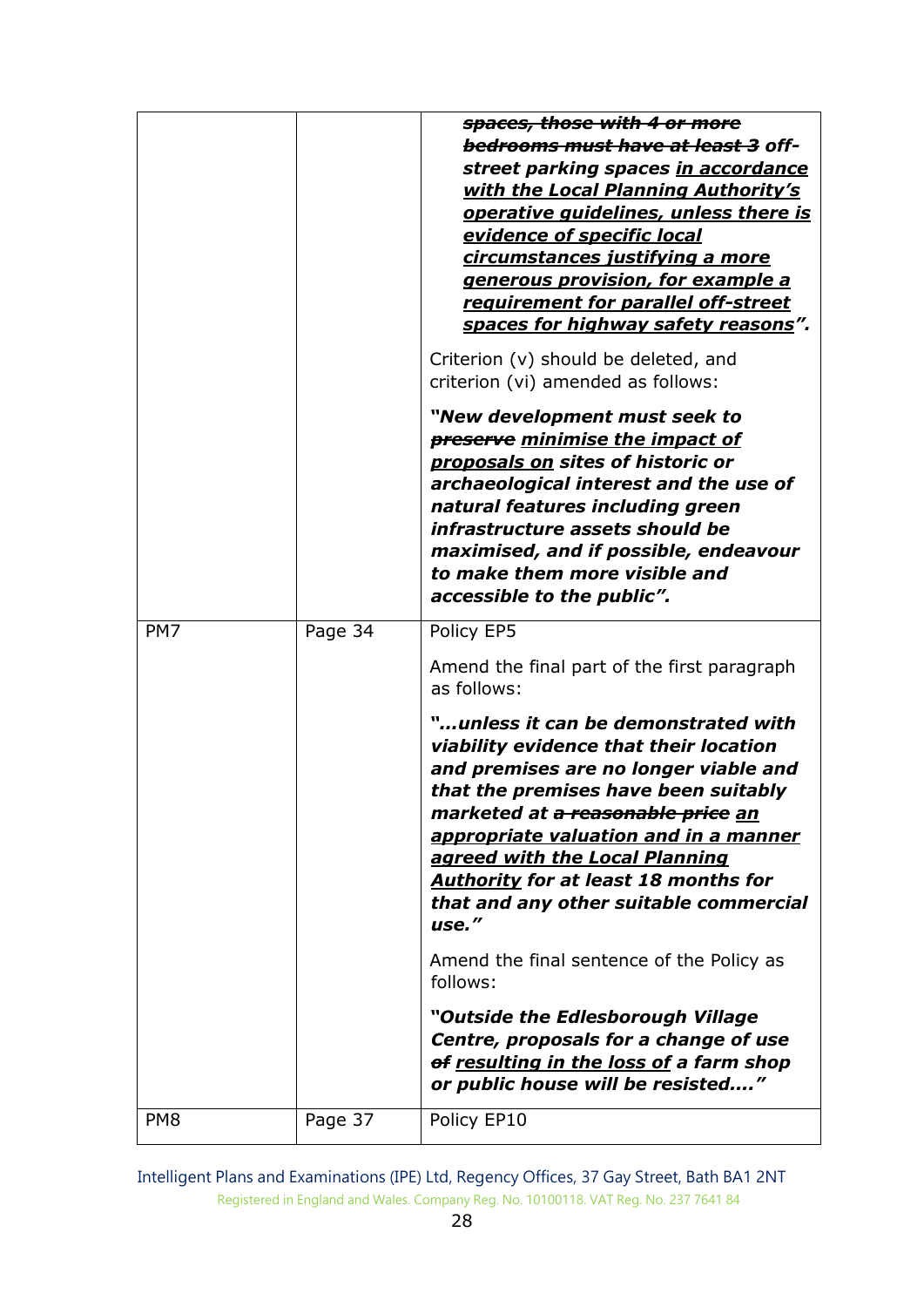|                 |         | Amend the final sentence of the Policy as<br>follows:                                                                                                                                                                                                                                                                                                                          |
|-----------------|---------|--------------------------------------------------------------------------------------------------------------------------------------------------------------------------------------------------------------------------------------------------------------------------------------------------------------------------------------------------------------------------------|
|                 |         | "Proposals for development on the-land                                                                                                                                                                                                                                                                                                                                         |
|                 |         | <u>designated as a Local Green Space will</u><br>not be supported unless it can be<br>demonstrated that it will must<br>demonstrate that there are very<br><u>special circumstances supporting the</u><br>development, for example through<br>benefit its to the existing use by the<br>Community and that by retention of the<br>open character of the land-is<br>preserved." |
| PM <sub>9</sub> | Page 37 | Policy EP11                                                                                                                                                                                                                                                                                                                                                                    |
|                 |         | Amend the second sentence of the Policy<br>as follows:                                                                                                                                                                                                                                                                                                                         |
|                 |         | "Proposals involving the loss of<br>facilities will not be permitted unless it<br>can be demonstrated through a<br>viability assessment that they are no<br>longer viable and that they have been<br>subjected to an 18 month marketing<br>period at an appropriate valuation and<br><u>in a manner agreed with the Local</u><br><b>Planning Authority."</b>                   |
|                 |         | And by deletion of the final sentence<br>commencing "Any development<br>"<br>which                                                                                                                                                                                                                                                                                             |
| <b>PM10</b>     | Page 38 | Policy EP12                                                                                                                                                                                                                                                                                                                                                                    |
|                 |         | Delete item (vi):                                                                                                                                                                                                                                                                                                                                                              |
|                 |         | <del>"vi.   St Mary's Church, Edlesborough"</del>                                                                                                                                                                                                                                                                                                                              |
|                 |         | Amend the first part of the final sentence<br>to the Policy as follows:                                                                                                                                                                                                                                                                                                        |
|                 |         | "Proposals that will result in <del>a scale of</del><br>significant harm to, or unnecessary<br>loss of, a Building of Local Interest,<br>will be resisted, unless"                                                                                                                                                                                                             |
|                 |         | Page 38 Policy $EPI2 - As$ a result of the<br>removal of St. Mary's Church from the<br>Buildings of Local Interest list subsequent                                                                                                                                                                                                                                             |